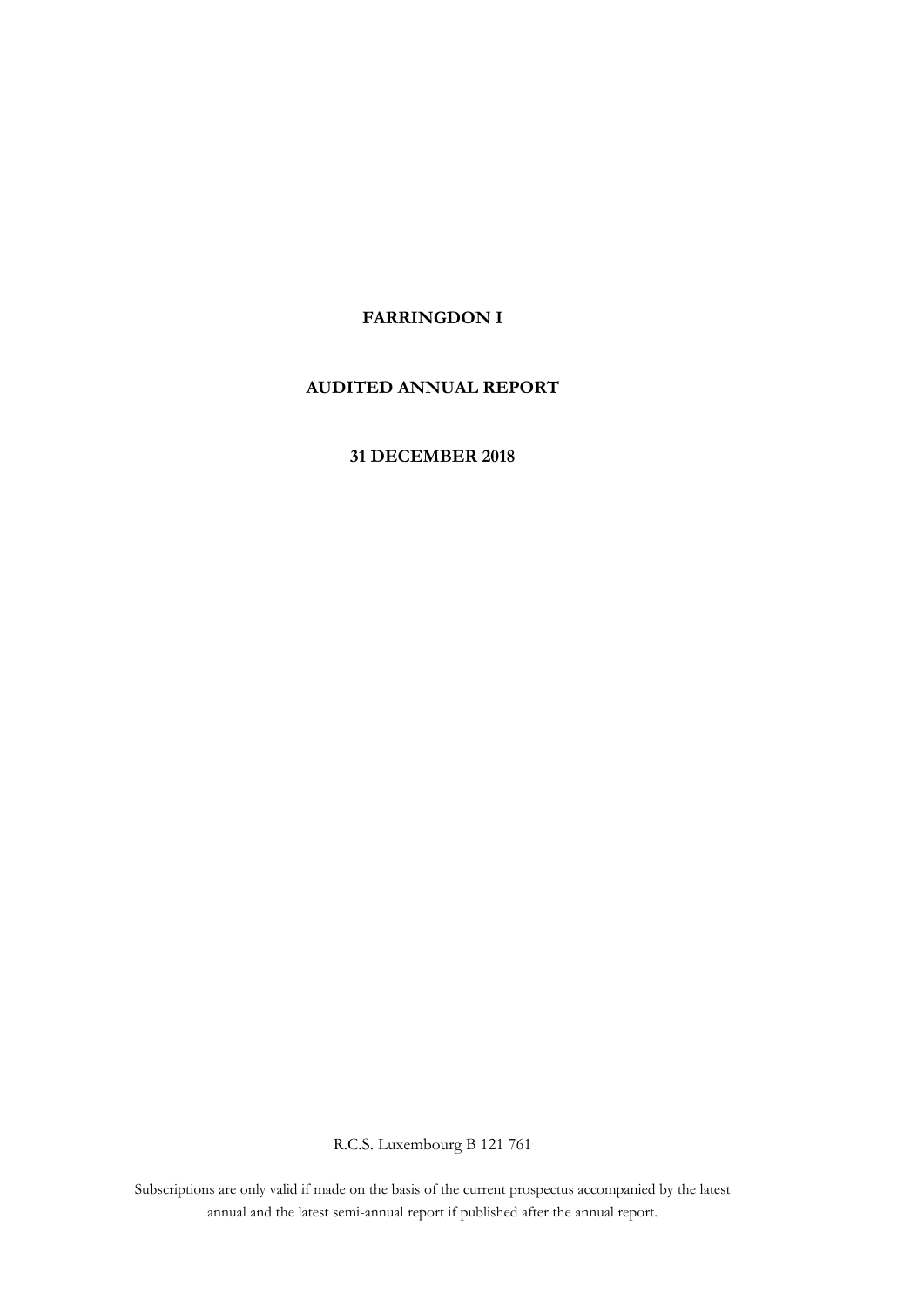# **TABLE OF CONTENTS**

## GENERAL INFORMATION

| Management and Administration                                        | 3     |
|----------------------------------------------------------------------|-------|
| Board of Directors                                                   | 4     |
| Notices and reports                                                  | 5     |
| <b>INVESTMENT MANAGER'S REPORT</b>                                   | 6     |
| Disclosures under the Alternative Investment Fund Managers Directive | 7 - 8 |
| <b>AUDIT REPORT</b>                                                  | 9     |

## FINANCIAL STATEMENTS

| <b>Statement of Net Assets</b>                      | 12 <sub>1</sub> |
|-----------------------------------------------------|-----------------|
| Net Asset Value per share                           | 12.             |
| Statement of Operations and Changes in Net Assets   | 13              |
| Statement of Changes in Number of Shares Oustanding | 14              |
| Financial Details Relating to the Last Three Years  | 14              |

## SECURITIES PORTFOLIO

| Farringdon Alpha One              | $15 - 19$ |
|-----------------------------------|-----------|
|                                   |           |
|                                   |           |
| NOTES TO THE FINANCIAL STATEMENTS | $20 - 25$ |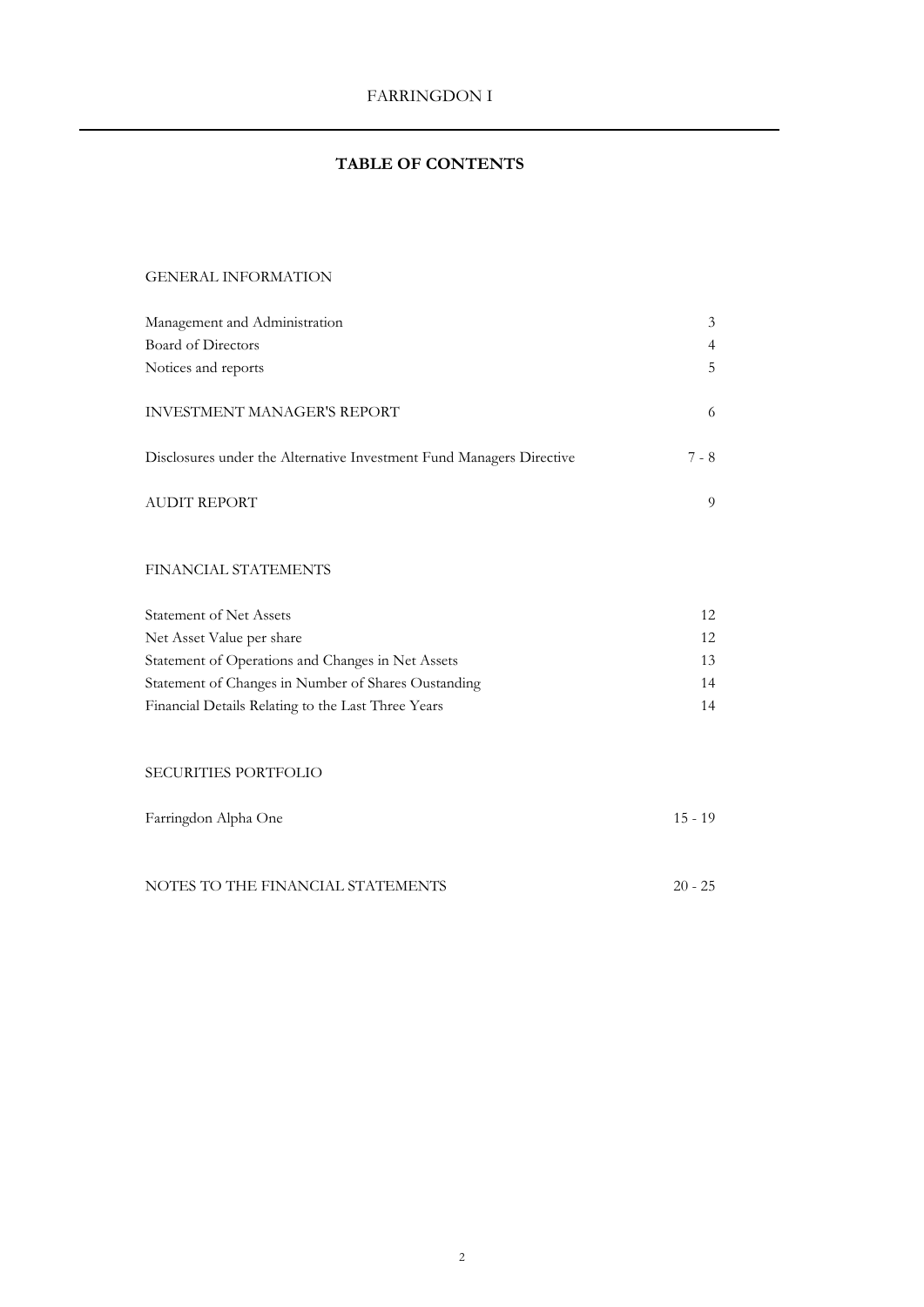## **MANAGEMENT AND ADMINISTRATION**

## REGISTERED OFFICE LEGAL COUNSEL

(until 31 October 2018) Bonn Steichen & Partners 15, rue Bender L-2370, Howald, Luxembourg L-1229, Luxembourg, Luxembourg

(starting from 1 November 2018) (until 30 June 2018) 6, rue Lou Hemmer Farringdon Funds Marketing L-1748, Senningerberg, Luxembourg and Distribution Limited

(until 31 October 2018) CY-2012, Nicosia, Cyprus Banque Carnegie Luxembourg S.A. Le Dôme (A) INVESTMENT MANAGER 15, rue Bender Farringdon Netherlands BV L-1229, Luxembourg, Luxembourg Jan Luijkenstraat 5,

(starting from 1 November 2018) The Netherlands Northern Trust Global Services SE, Luxembourg Branch AIFM 6, rue Lou Hemmer Carne Global Fund Managers L-1748, Senningerberg, Luxembourg (Luxembourg) S.A.

## ADMINISTRATION AND TRANSFER AGENT 6B, route de Trèves (until 31 October 2018) L-2633, Senningerberg, Luxembourg Carnegie Fund Services S.A. Le Dôme (A) ADVISORS

15, rue Bender Farringdon Denmark ApS L-1229, Luxembourg, Luxembourg Graabroedretory 6

(starting from 1 November 2018) Denmark Northern Trust Luxembourg Management Company S.A. Farringdon Operations BV 6, rue Lou Hemmer Jan Luijkenstraat 5, L-1748, Senningerberg, Luxembourg 1071CJ, Amsterdam,

## AUDITOR

PricewaterhouseCoopers, Société coopérative PRIME BROKER 2, rue Gerhard Mercator UBS AG L-2182, Luxembourg, Luxembourg Acting through its London Branch

Le Dôme (A) 2, Rue Peternelchen - Immeuble C2

#### DISTRIBUTOR

59 - 64 Acropolis Avenue CUSTODIAN 3rd Floor, Office 301 Strovolos

1071CJ, Amsterdam,

European Bank and Business Center

DK-1154, Copenhagen,

The Netherlands

1 Finsbury Avenue London, EC2M 2PP, United Kingdom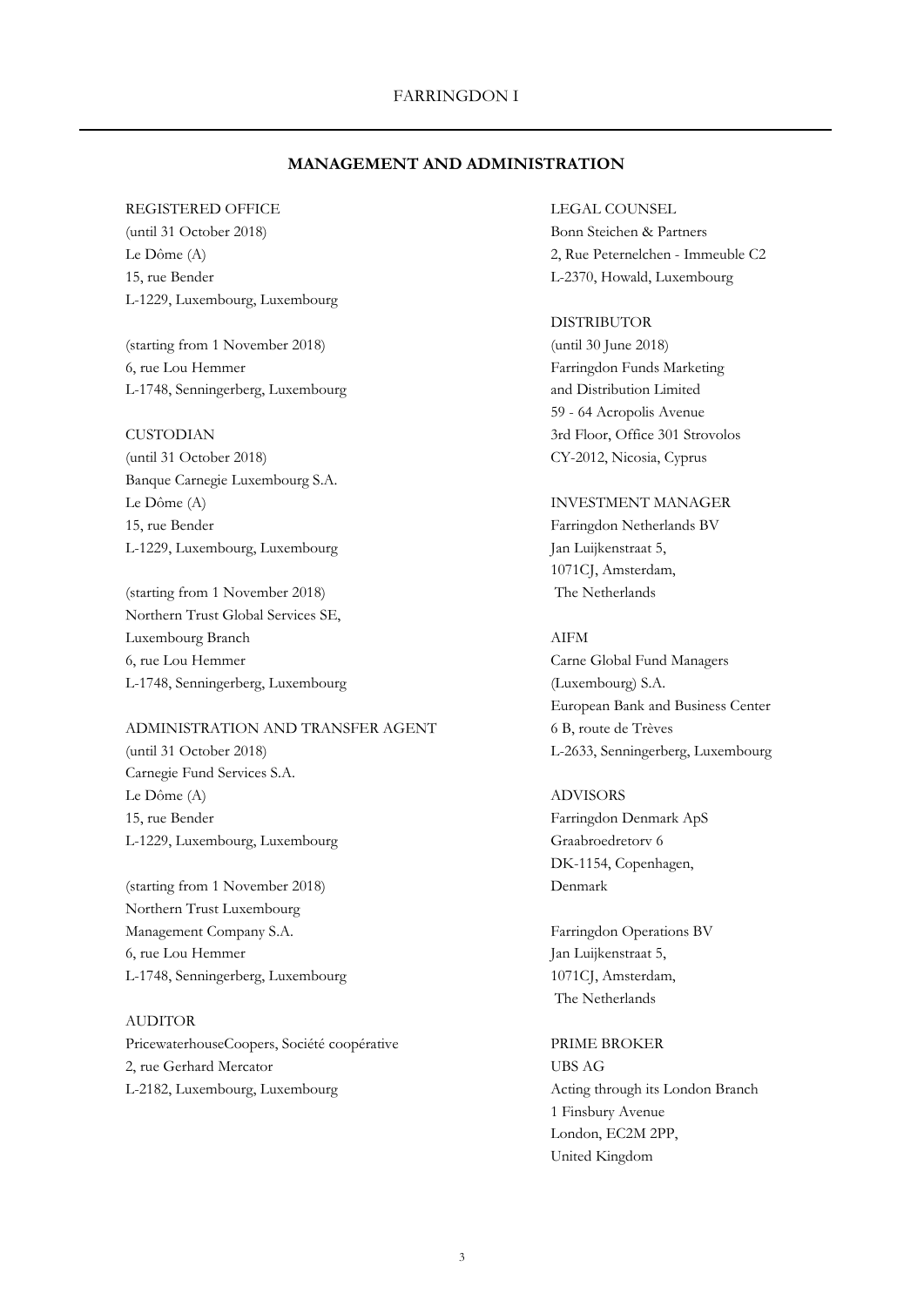## **BOARD OF DIRECTORS**

Vincent GRUSELLE Dennis VAN WEES Managing Director Managing Partner Luxembourg The Netherlands

Luc CURTOIS Attorney-at-law BONN STEICHEN & PARTNERS Luxembourg

ALCYON S.A. FARRINGDON OPERATIONS BV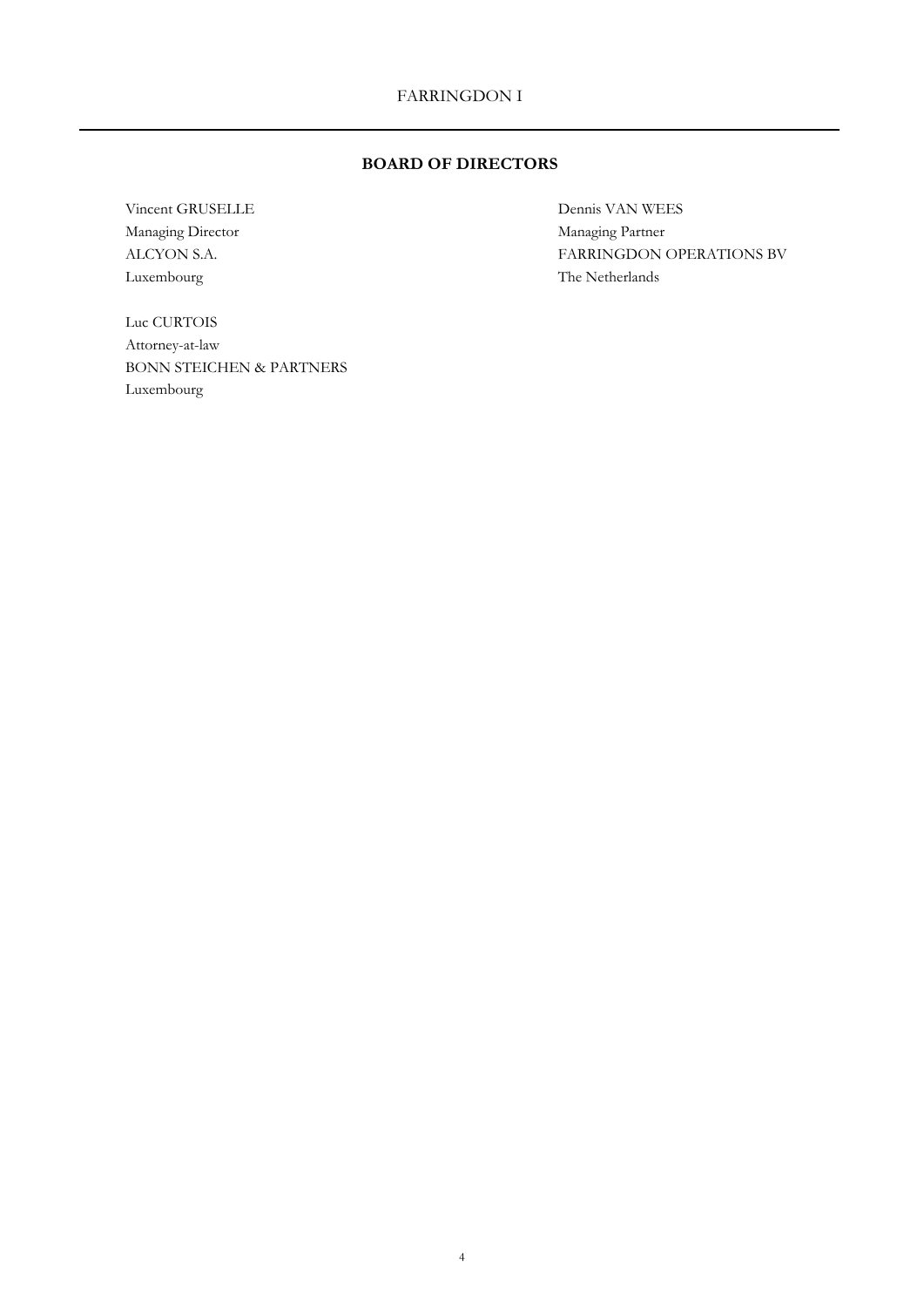## **Notices and Reports**

Audited annual reports are made available to the Shareholders at the registered office of the AIFM.

The accounting year of the Fund ends on December 31 of each year.

The latest net asset value per share of each share class, together with subscription and redemption prices are available on any bank business day in Luxembourg at the registered office of the AIFM.

All notices to Shareholders are sent to Shareholders at their address indicated in the register of Shareholders. If deemed necessary or required by law, notices are published in a newspaper and in the Recueil Electronique des Sociétés et Associations (the "RESA").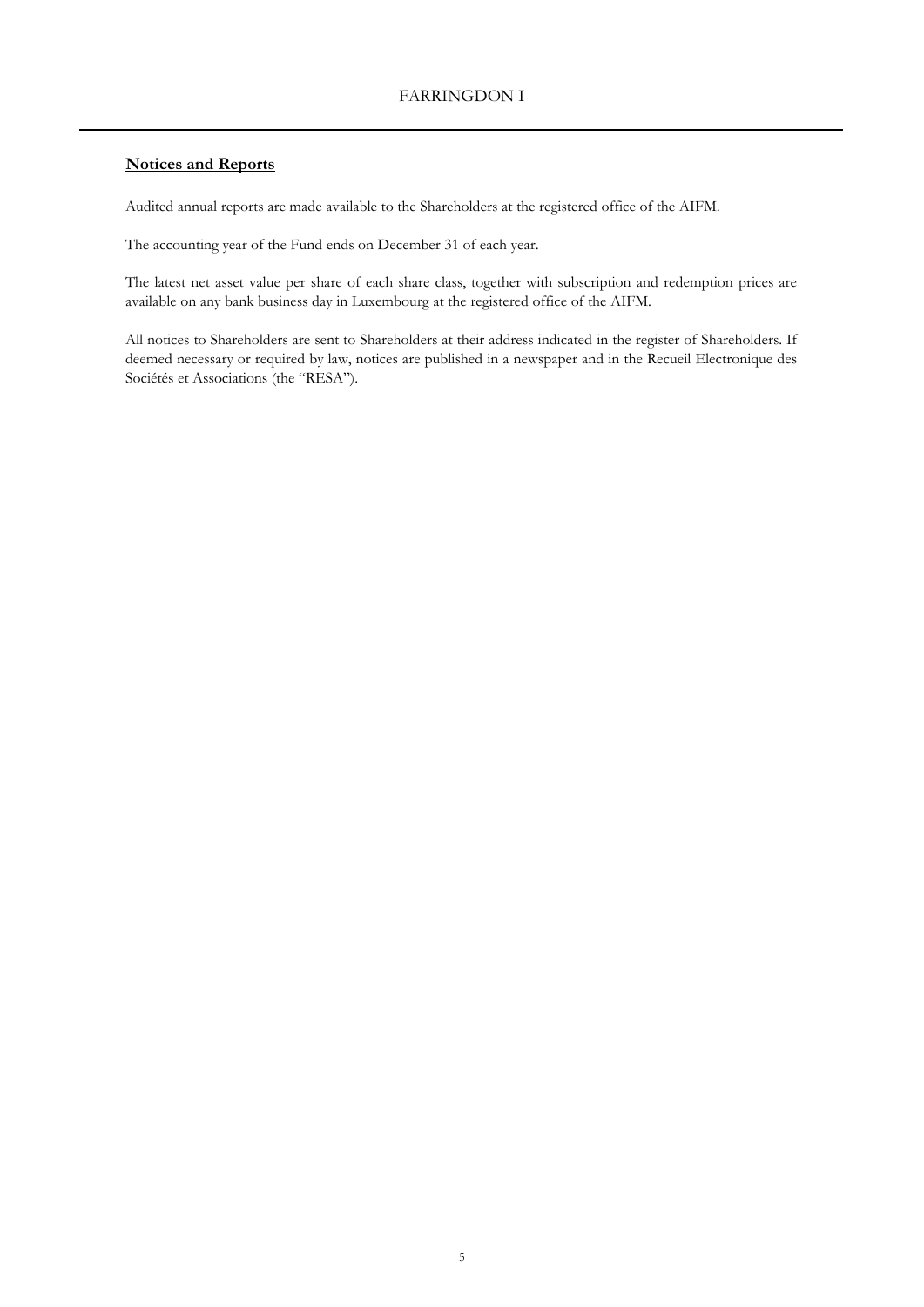## **INVESTMENT MANAGER'S REPORT**

The figures stated in the report are historical and not necessarily indicative of future performance.

## **PERFORMANCE**

CLASS A SHARES: During the year, the net asset value per share, decreased from EUR 174.67 to EUR153.99, representing a loss of -11.84%. The total net assets decreased during the year from EUR150.68mn to EUR53.41mn.

CLASS B SHARES: In November 2018 the B-share class was fully redeemed.

### **INVESTMENT STRATEGY**

The Sub-Fund investment objective is to deliver strong risk adjusted absolute returns with low correlation to other asset classes. Utilising an equity long/short approach, based on in-depth fundamental research across industries and market capitalisations globally, but with a focus on the European stock universe. The instruments used will among others be equities, related financial instruments such as financial futures, options and swaps.

Returns are sought using a stock picking approach based on thorough fundamental analysis.

The portfolio will consist of positions taken on pairs of stocks as well as individual stock positions.

Market exposure will vary, spanning from negative, over neutral to positive, and will largely depend on investment opportunities and the volatility of the global equity markets.

The investment universe is based on equity, derivative and fixed income products globally, but with a focus on Europe. The Sub-Fund may retain cash or cash equivalents as and when considered appropriate.

The Sub-Fund may borrow up to 30% of its net assets.

Short sales will usually be carried out by selling borrowed securities in the market place. Alternatively, short sale exposure can be obtained using swap agreements. Unwanted risk is hedged, using individual stocks long/short or by using written, bought or sold derivatives on markets, sectors or individual stocks. Bought, written and sold derivative instruments can furthermore be used to enhance returns.

Moreover, Farringdon Alpha One may, on an ancillary basis, invest in other undertakings for collective investment.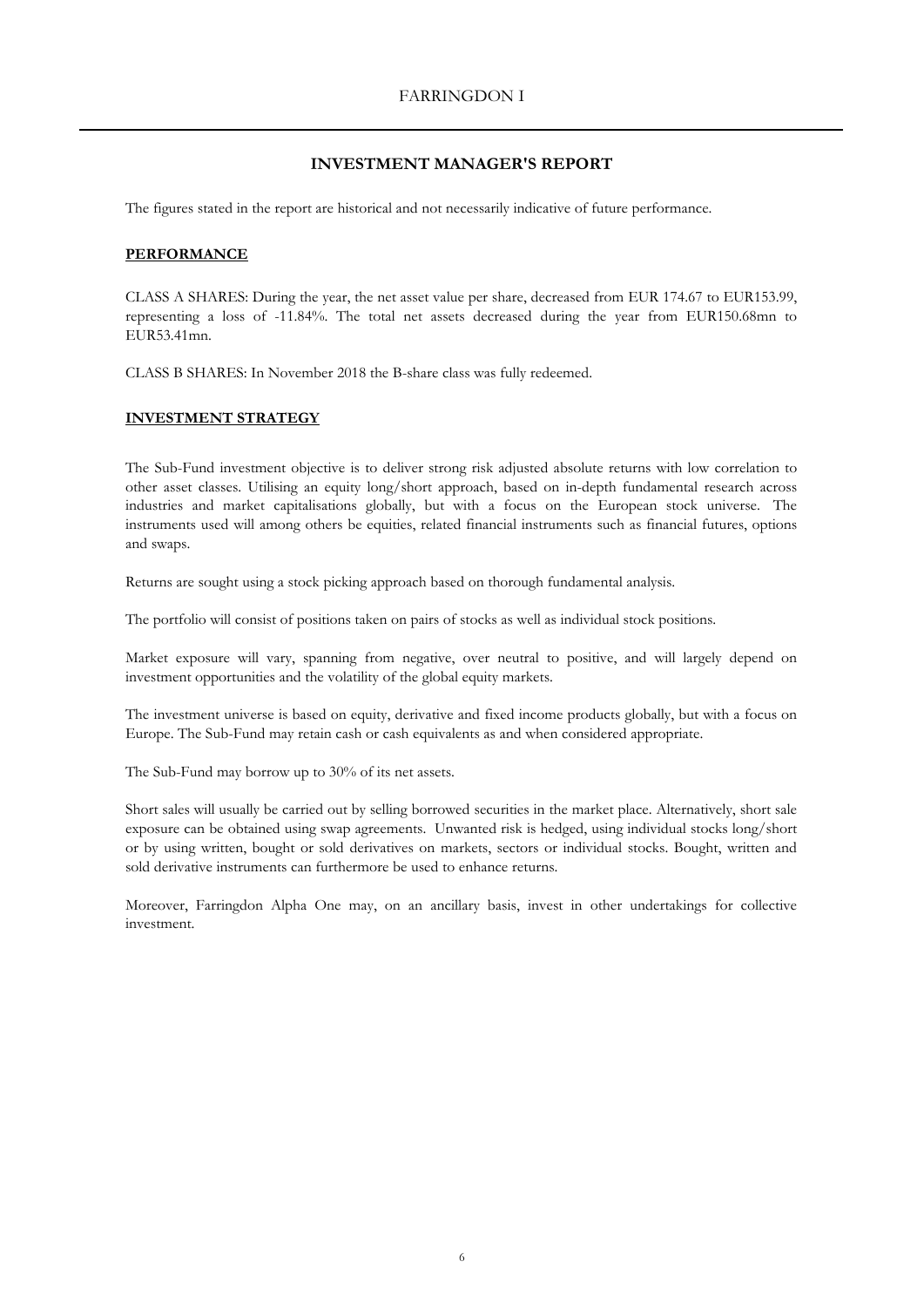## **Disclosures under the Alternative Investment Fund Managers Directive (Unaudited)**

In accordance with the Level 2 Regulations of the Alternative Investment Fund Managers Directive ("AIFMD"), the Alternative Investment Fund Manager ("AIFM") is jointly responsible with the Board of Directors of the AIF for certain disclosures to investors and competent authorities with respect to the AIF's Annual Report.

Information required to be disclosed under the AIFMD in relation to the Farringdon Alpha One ("AIF"):

## **Liquidity arrangements and liquidity management**

There are no assets of the AIF subject to special arrangements such as side pockets, gates or other similar arrangements. No new arrangements or material changes were made to manage the liquidity of the AIF.

The AIFM confirms it has maintained appropriate capital adequacy provisions as required by the CSSF.

### **Leverage**

The leverage employed by the AIF as per December 31, 2018 was 295.83% of the AIF's net asset value based on the gross method and 251.52% of the AIF's net asset value based on the commitment method.

### **Risk management**

The AIFM has established and maintains a dedicated risk management system to identify, measure, manage and monitor on an ongoing basis the risks relevant to each AIF's Investment Objective including, in particular market, credit, liquidity, counterparty, operational and other relevant risks. Both quantitative and/or qualitative risk limits have been established and were monitored by the AIFM. No material changes were made in relation to the risk management system.

## **Potential Brexit Impact:**

A) **Distribution**: Farringdon I has a European passport to distribute the Farringdon I fund into the United Kingdom. We will therefore apply for the Temporary Permission Regime ("TPR"). Carne, the management company for Farringdon I, has received confirmation from the UK FCA that the TPR application must be done only by the Fund's operator (i.e. the Fund's management company or AIFM, in this case Carne). Carne has applied for the TPR in March 2019.

B) **Custody of Assets**: Farringdon I has a prime brokerage relationship with UBS AG, London Branch, which is the UBS branch of the Swiss Parent Company. We have been informed by UBS that therefore there is no need to any change in the documentation nor does Brexit have any impact on the Prime Brokerage relationship.

C) **Executing broker**: all our equity and bond trading is done via UBS and Northern Trust. All relationships which where previously with a UK entity have been transferred to European SE structure to ensure all trades will be executed under European Regulation.

## **Material Changes**

Following the departure of Mr Attilio Femiano at the end of 2017, Mr James Bolton was approved as Conducting Officer for Delegate Oversight, Risk and Compliance by the CSSF on 5 February 2018. Mrs Elisabeth Patino George was also approved as Conducting Officer for Portfolio Management at the same time. In June 2018, Mr Andrew Hehir, Head of Compliance and MLRO resigned and on 18 November 2018, Mr Christophe Douche was appointed as Head of Risk with the CSSF approving his appointment as Conducting Officer for Risk. He was also approved by the CSSF as Compliance and MLRO on 28 December 2018. Those changes apply to the AIFM.

The Company's Prospectus was amended in October 2018 to reflect the change of registered office, Depositary, Central Administration on 1 November 2018.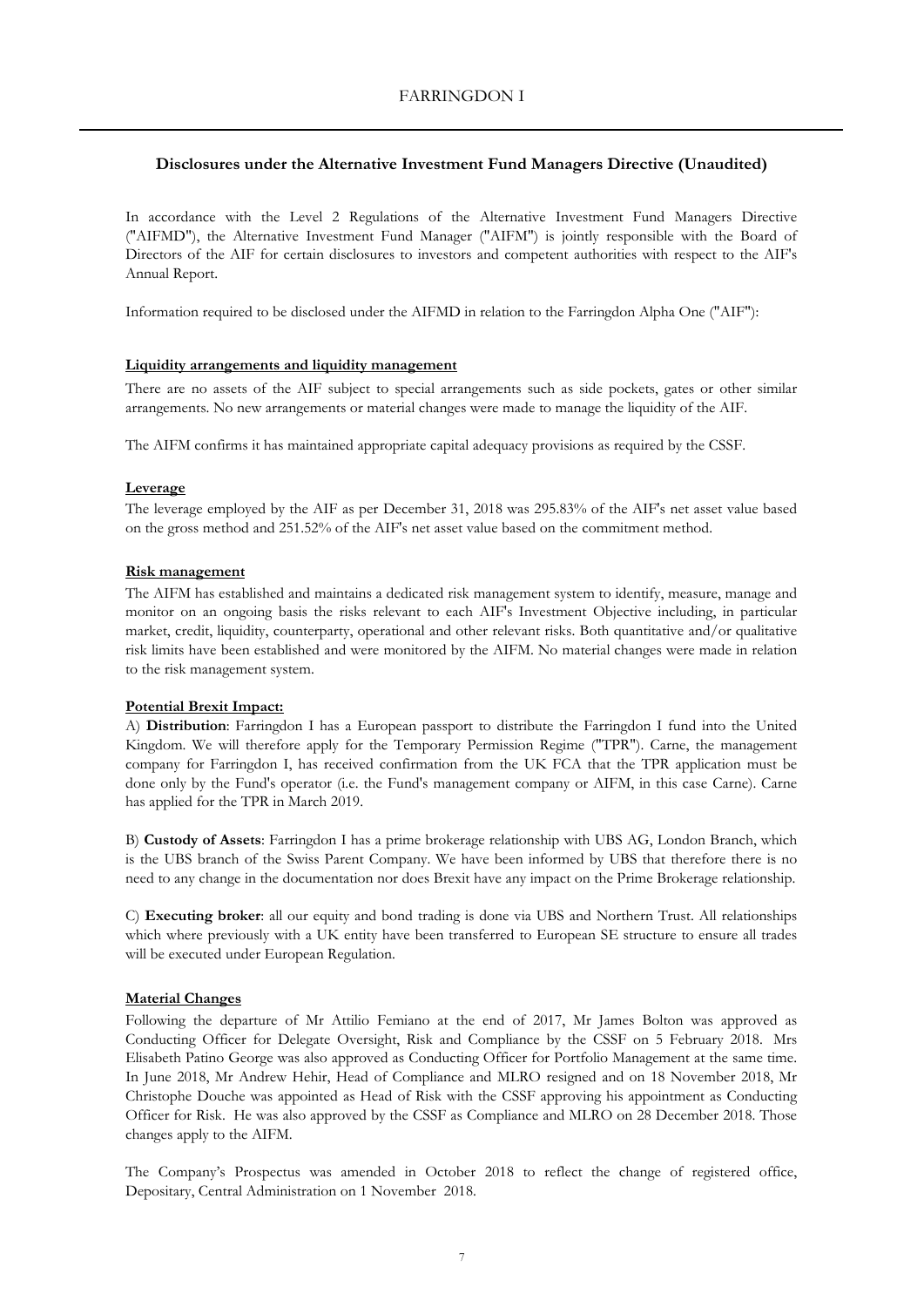## **Disclosures under the Alternative Investment Fund Managers Directive (Unaudited)** (CONTINUED)

## **Remuneration**

The AIFM has designed and implemented a remuneration policy (the "Remuneration Policy") in line with the provisions on remuneration as set out by the European Directive 2011/61/EU as amended and implemented into Luxembourg Law of 12 July of 2013 (the "AIFM Regulations").

The AIFM has developed and implemented remuneration policies and practices that are consistent with and promote sound and effective risk management of the AIF, do not encourage risk-taking which is inconsistent with the risk profiles/rules governing the AIF, and do not impair compliance with the AIFM's duty to act in the best interest of the AIF and ultimately its investors.

The Board of Directors of the AIFM is responsible for the design, implementation and regular review of the Remuneration Policy. In reviewing the Remuneration Policy, the Board of Directors of the AIFM will consider whether the remuneration framework operates as intended and that the risk profile, long-term objectives and goals of the AIFs it manages are adequately reflected.

A copy of the AIFM Remuneration Policy is available, free of charge, at the registered office of the AIFM and at the following address: www.carnegroup.com.

## **Proportion of the total remuneration of the staff of the AIFM attributable to Farringdon I, as of December 31, 2018<sup>1</sup> .**

The below table represents the proportion of the total remuneration attributable to Farringdon I has been calculated on a pro-rata basis and on the basis of the total AUM of AIFs managed by the AIFM.

|                                                                                                      | Number of<br>Beneficiaries | Total<br>Remuneration<br>EUR <sup>2</sup> | Fixed<br>Remuneration in<br>$\%$ of total | Variable<br>Remuneration in<br>$%$ of total | Carried Interest<br>paid in % of total |
|------------------------------------------------------------------------------------------------------|----------------------------|-------------------------------------------|-------------------------------------------|---------------------------------------------|----------------------------------------|
| Total<br>remuneration<br>paid to Identified<br>Staff $3$ by the<br>AIFM during the<br>financial year | 7                          | 1,764,117.00                              | 0.95%                                     | $0.30\%$                                    | $0.00\%$                               |

1 31 December is the financial year end of the AIFM.

- 2 Total remuneration = sum of fixed remuneration and variable remuneration paid during the AIFM's financial year.
- 3 Identified Staff comprises = Chief Executive Officer, Conducting Officers and Head of Legal and Compliance.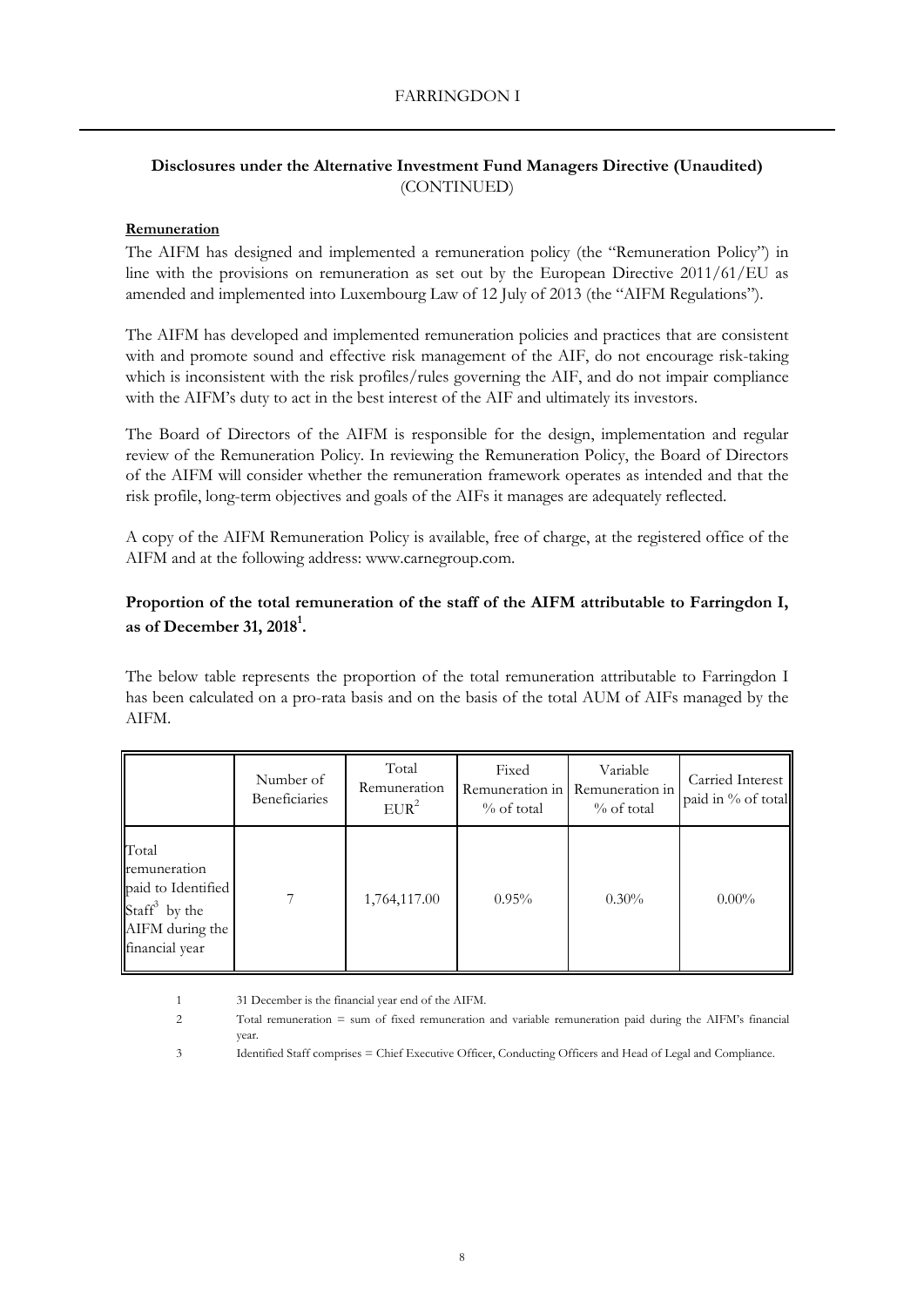

## **Audit report**

To the Shareholders of **FARRINGDON I**

#### **Our opinion**

In our opinion, the accompanying financial statements give a true and fair view of the financial position of FARRINGDON I (the "Fund") as at 31 December 2018, and of the results of its operations and changes in its net assets for the year then ended in accordance with Luxembourg legal and regulatory requirements relating to the preparation and presentation of the financial statements.

## *What we have audited*

The Fund's financial statements comprise:

- the statement of net assets as at 31 December 2018:
- the securities portfolio as at 31 December 2018;
- the statement of operations and changes in net assets for the year then ended; and
- the notes to the financial statements, which include a summary of significant accounting policies.

## **Basis for opinion**

We conducted our audit in accordance with the Law of 23 July 2016 on the audit profession (Law of 23 July 2016) and with International Standards on Auditing (ISAs) as adopted for Luxembourg by the "Commission de Surveillance du Secteur Financier" (CSSF). Our responsibilities under the Law of 23 July 2016 and ISAs as adopted for Luxembourg by the CSSF are further described in the "Responsibilities of the "Réviseur d'entreprises agréé" for the audit of the financial statements" section of our report.

We believe that the audit evidence we have obtained is sufficient and appropriate to provide a basis for our opinion.

We are independent of the Fund in accordance with the International Ethics Standards Board for Accountants' Code of Ethics for Professional Accountants (IESBA Code) as adopted for Luxembourg by the CSSF together with the ethical requirements that are relevant to our audit of the financial statements. We have fulfilled our other ethical responsibilities under those ethical requirements.

## **Other information**

The Board of Directors of the Fund is responsible for the other information. The other information comprises the information stated in the annual report but does not include the financial statements and our audit report thereon.

Our opinion on the financial statements does not cover the other information and we do not express any form of assurance conclusion thereon.

*PricewaterhouseCoopers, Société coopérative, 2 rue Gerhard Mercator, B.P. 1443, L-1014 Luxembourg T : +352 494848 1, F : +352 494848 2900, www.pwc.lu*

*Cabinet de révision agréé. Expert-comptable (autorisation gouvernementale n°10028256) R.C.S. Luxembourg B 65 477 - TVA LU25482518*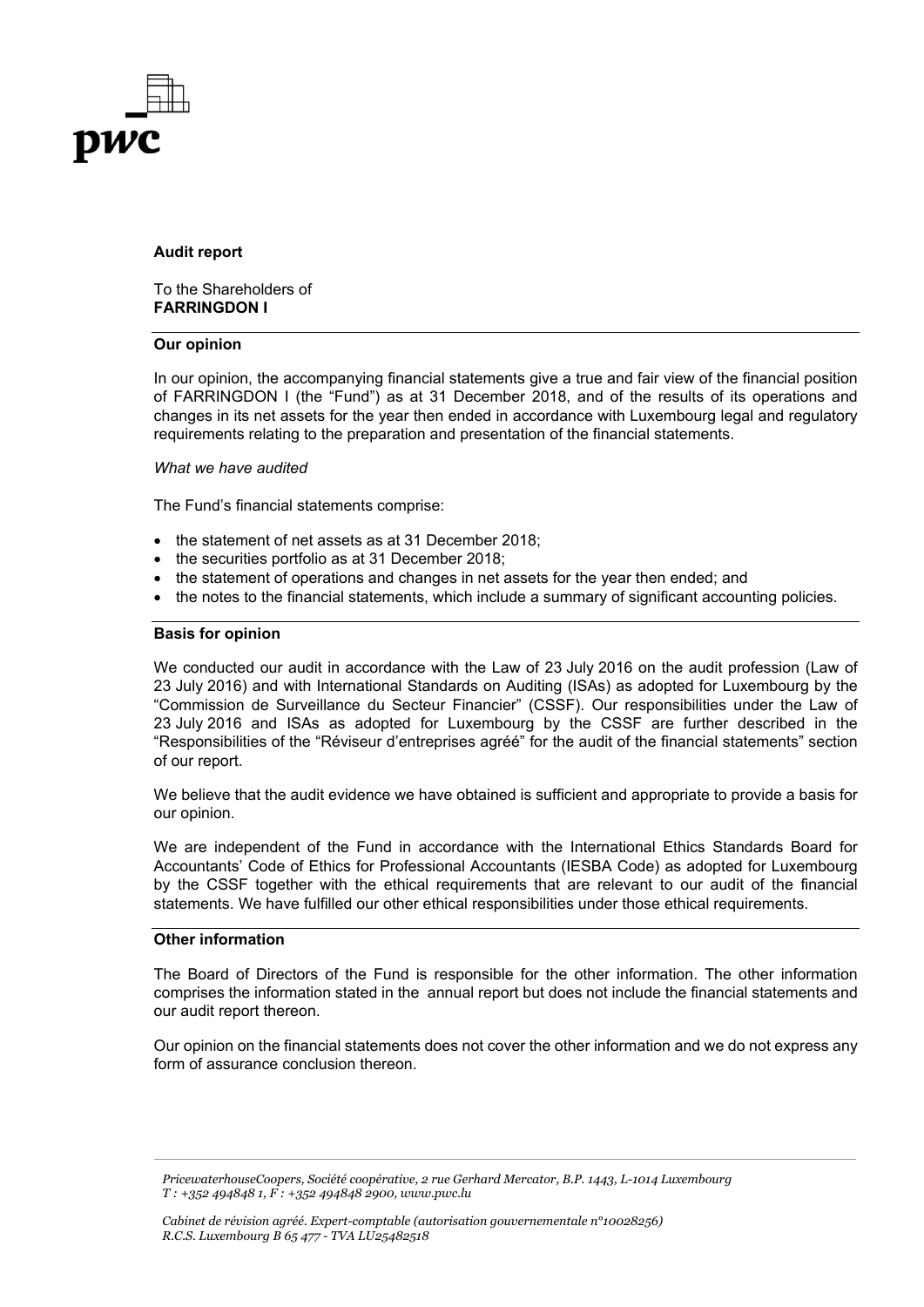

In connection with our audit of the financial statements, our responsibility is to read the other information identified above and, in doing so, consider whether the other information is materially inconsistent with the financial statements or our knowledge obtained in the audit, or otherwise appears to be materially misstated. If, based on the work we have performed, we conclude that there is a material misstatement of this other information, we are required to report that fact. We have nothing to report in this regard.

## **Responsibilities of the Board of Directors of the Fund for the financial statements**

The Board of Directors of the Fund is responsible for the preparation and fair presentation of the financial statements in accordance with Luxembourg legal and regulatory requirements relating to the preparation and presentation of the financial statements, and for such internal control as the Board of Directors of the Fund determines is necessary to enable the preparation of financial statements that are free from material misstatement, whether due to fraud or error.

In preparing the financial statements, the Board of Directors of the Fund is responsible for assessing the Fund's ability to continue as a going concern, disclosing, as applicable, matters related to going concern and using the going concern basis of accounting unless the Board of Directors of the Fund either intends to liquidate the Fund or to cease operations, or has no realistic alternative but to do so.

## **Responsibilities of the "Réviseur d'entreprises agréé" for the audit of the financial statements**

The objectives of our audit are to obtain reasonable assurance about whether the financial statements as a whole are free from material misstatement, whether due to fraud or error, and to issue an audit report that includes our opinion. Reasonable assurance is a high level of assurance, but is not a guarantee that an audit conducted in accordance with the Law of 23 July 2016 and with ISAs as adopted for Luxembourg by the CSSF will always detect a material misstatement when it exists. Misstatements can arise from fraud or error and are considered material if, individually or in the aggregate, they could reasonably be expected to influence the economic decisions of users taken on the basis of these financial statements.

As part of an audit in accordance with the Law of 23 July 2016 and with ISAs as adopted for Luxembourg by the CSSF, we exercise professional judgment and maintain professional scepticism throughout the audit. We also:

- identify and assess the risks of material misstatement of the financial statements, whether due to fraud or error, design and perform audit procedures responsive to those risks, and obtain audit evidence that is sufficient and appropriate to provide a basis for our opinion. The risk of not detecting a material misstatement resulting from fraud is higher than for one resulting from error, as fraud may involve collusion, forgery, intentional omissions, misrepresentations, or the override of internal control;
- obtain an understanding of internal control relevant to the audit in order to design audit procedures that are appropriate in the circumstances, but not for the purpose of expressing an opinion on the effectiveness of the Fund's internal control;
- evaluate the appropriateness of accounting policies used and the reasonableness of accounting estimates and related disclosures made by the Board of Directors of the Fund;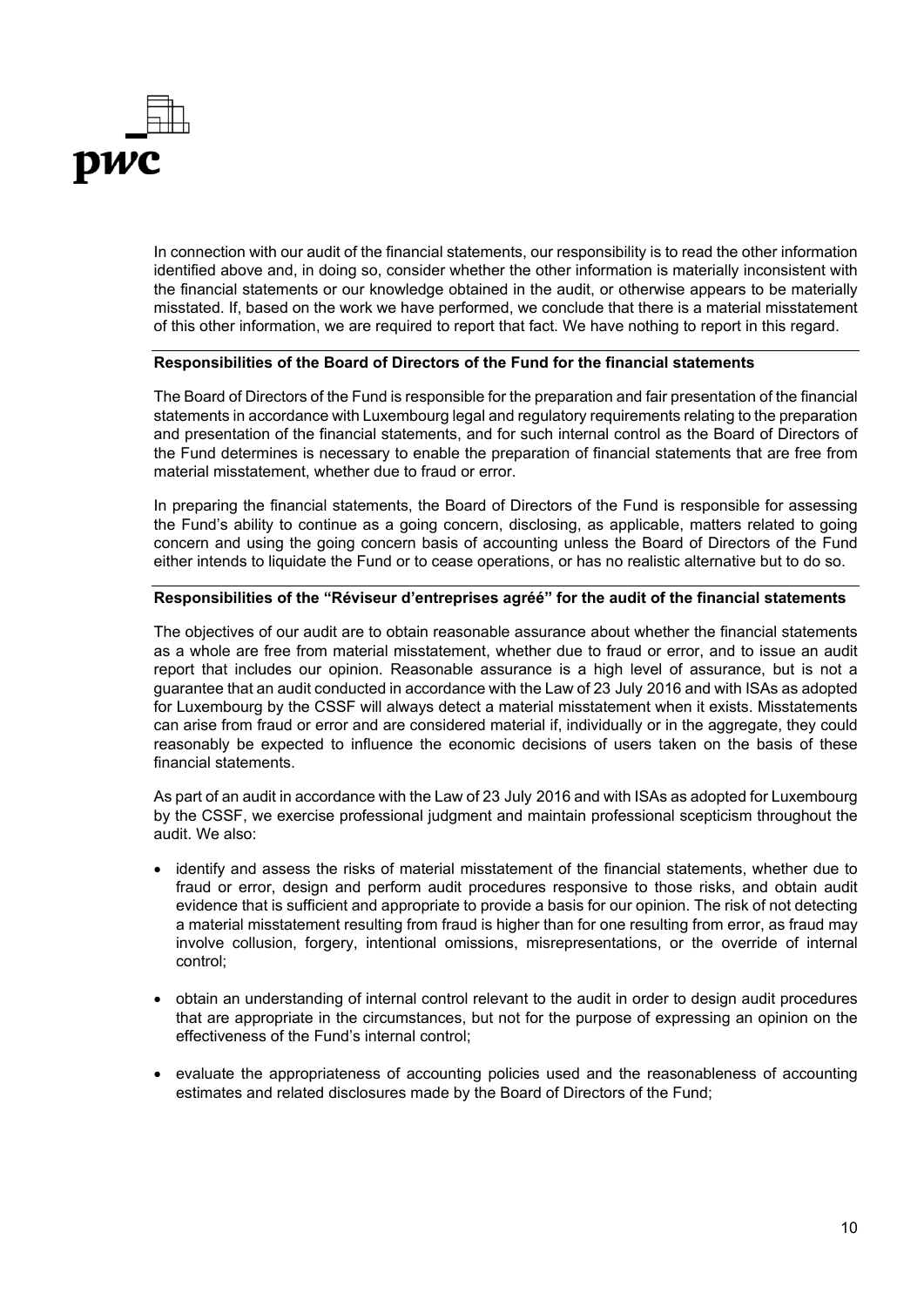

- conclude on the appropriateness of the Board of Directors of the Fund's use of the going concern basis of accounting and, based on the audit evidence obtained, whether a material uncertainty exists related to events or conditions that may cast significant doubt on the Fund's ability to continue as a going concern. if we conclude that a material uncertainty exists, we are required to draw attention in our audit report to the related disclosures in the financial statements or, if such disclosures are inadequate, to modify our opinion. Our conclusions are based on the audit evidence obtained up to the date of our audit report. However, future events or conditions may cause the Fund to cease to continue as a going concern;
- evaluate the overall presentation, structure and content of the financial statements, including the  $\bullet$ disclosures, and whether the financial statements represent the underlying transactions and events in a manner that achieves fair presentation.

We communicate with those charged with governance regarding, among other matters, the planned scope and timing of the audit and significant audit findings, including any significant deficiencies in internal control that we identify during our audit.

PricewaterhouseCoopers, Société coopérative Luxembourg, 3 May 2019 Represented by

 $C_{4}$  $C_{4}$  $C \cdot C \cdot \overbrace{C}$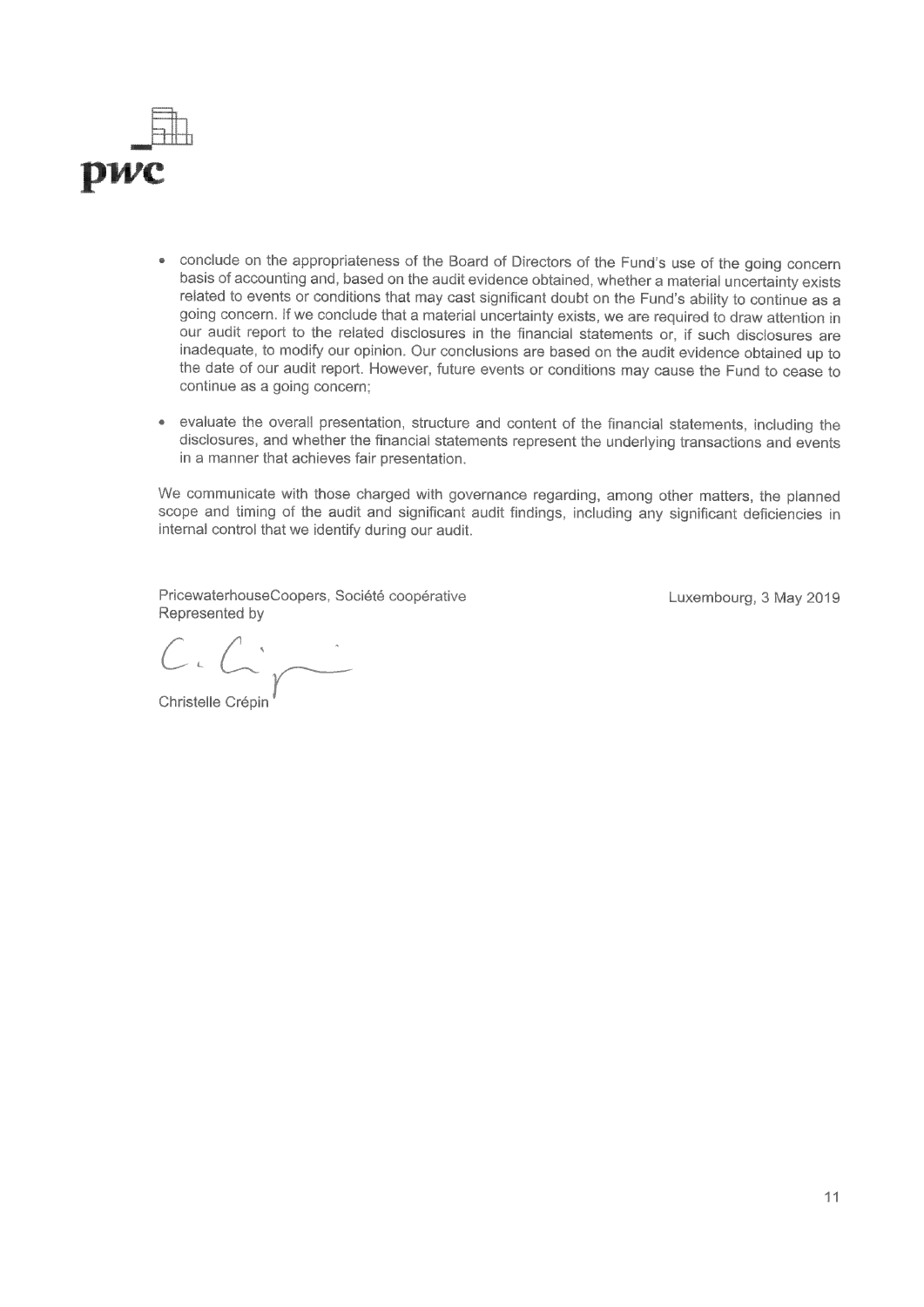## **STATEMENT OF NET ASSETS AS AT 31 DECEMBER 2018**

|                                                   | <b>COMBINED</b>   | <b>FARRINGDON</b><br><b>ALPHA ONE</b> |
|---------------------------------------------------|-------------------|---------------------------------------|
|                                                   | (EUR)             | (EUR)                                 |
| <b>ASSETS</b>                                     |                   |                                       |
| Securities portfolio at market value (Note 2.1)   | 91,002,077.47     | 91,002,077.47                         |
| Cash at banks and liquidities                     | 25,815,258.04     | 25,815,258.04                         |
| Dividend income receivable                        | 54,075.25         | 54,075.25                             |
| <b>OTHER ASSETS</b>                               |                   |                                       |
| Securities sold receivable                        | 65,322.79         | 65,322.79                             |
| Other receivables                                 | 3,616.19          | 3,616.19                              |
| <b>Total Other Assets</b>                         | 68,938.98         | 68,938.98                             |
| <b>Total Assets</b>                               | 116,940,349.74    | 116,940,349.74                        |
|                                                   |                   |                                       |
| <b>LIABILITIES</b>                                |                   |                                       |
| Short sales of securities (Note 2.2)              | (41,071,068.54)   | (41,071,068.54)                       |
| Bank borrowings (Note 5)                          | (19, 911, 518.28) | (19, 911, 518.28)                     |
| Securites purchased payable                       | (2,268,576.89)    | (2,268,576.89)                        |
| Dividends payable on short sales                  | (60,096.55)       | (60,096.55)                           |
| Taxe d'abonnement payable (Note 4)                | (6,509.90)        | (6,509.90)                            |
| Investment management fee payable (Note 7)        | (87, 834.26)      | (87, 834.26)                          |
| Custodian and administration fee payable (Note 6) | (16,316.42)       | (16, 316.42)                          |
| Commission payable to broker                      | (62, 705.17)      | (62, 705.17)                          |
| Other payables                                    | (46, 511.23)      | (46, 511.23)                          |
| <b>Total Liabilities</b>                          | (63, 531, 137.24) | (63, 531, 137.24)                     |
|                                                   |                   |                                       |
| <b>NET ASSETS AT THE END OF THE YEAR</b>          | 53,409,212.50     | 53,409,212.50                         |

## **NET ASSET VALUE PER SHARE AS AT 31 DECEMBER 2018**

| FARRINGDON<br>ALPHA ONE |  |
|-------------------------|--|
| (EUR)                   |  |
| 153.99                  |  |

Net asset value per share - Class A

The accompanying notes form an integral part of these financial statements.<br>  $$\tt 12$$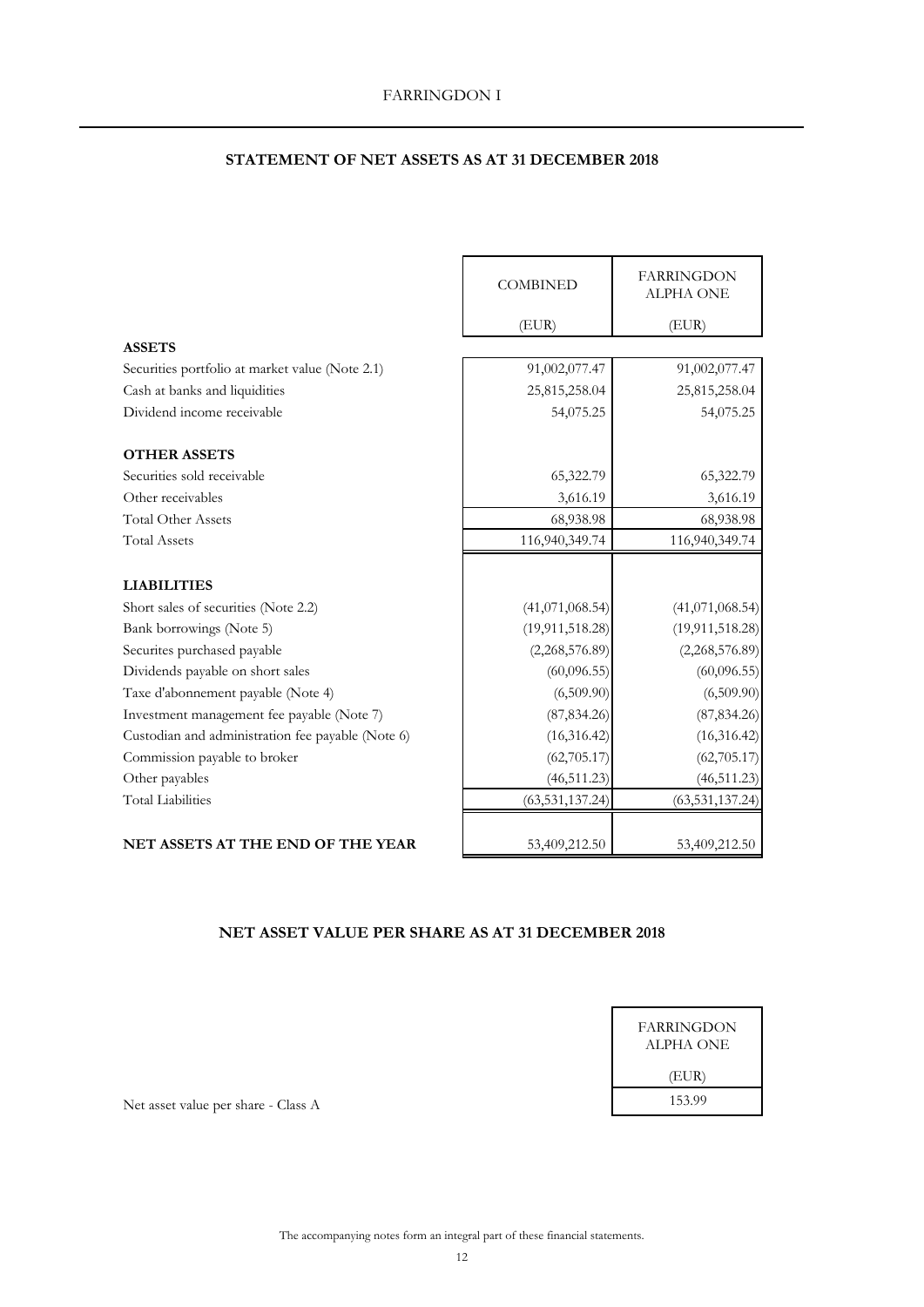## **STATEMENT OF OPERATIONS AND CHANGES IN NET ASSETS FOR THE YEAR ENDED 31 DECEMBER 2018**

|                                                                 | <b>COMBINED</b>    | <b>FARRINGDON</b><br>ALPHA ONE |
|-----------------------------------------------------------------|--------------------|--------------------------------|
|                                                                 | (EUR)              | (EUR)                          |
| <b>INCOME</b>                                                   |                    |                                |
| Dividends, net (Note 2.5)                                       | 2,483,207.92       | 2,483,207.92                   |
| Interest on bonds, net (Note 2.5)                               | 4,212,806.78       | 4,212,806.78                   |
| <b>Bank Interest</b>                                            | 389,637.24         | 389,637.24                     |
| <b>Total Income</b>                                             | 7,085,651.94       | 7,085,651.94                   |
| <b>EXPENSES</b>                                                 |                    |                                |
| Dividends paid on short sales (Note 2.5)                        | (3,705,470.85)     | (3,705,470.85)                 |
| AIFM and Management fees (Note 7)                               | (2,652,506.37)     | (2,652,506.37)                 |
| Bank charges and commissions on securities borrowing            | (2,088,475.94)     | (2,088,475.94)                 |
| Custodian and administration fee (Note 6)                       | (255, 851.26)      | (255, 851.26)                  |
| Taxe d'abonnement (Note 4)                                      | (75,980.40)        | (75,980.40)                    |
| Professional expenses                                           | (123, 450.24)      | (123, 450.24)                  |
| Other expenses                                                  | (419, 205.91)      | (419, 205.91)                  |
| <b>Total Expenses</b>                                           | (9,320,940.97)     | (9,320,940.97)                 |
| Net loss from investments                                       | (2,235,289.03)     | (2,235,289.03)                 |
| Net realised loss on securities (Note 10)                       | (77, 474, 636.30)  | (77, 474, 636.30)              |
| Net realised loss on contracts for differences                  | (84, 554.72)       | (84, 554.72)                   |
| Net realised loss on forward exchange currency contract         | (33,762.18)        | (33,762.18)                    |
| Net realised profit on foreign exchange                         | 3,253,863.49       | 3,253,863.49                   |
| <b>Net realised Loss</b>                                        | (76, 574, 378.74)  | (76, 574, 378.74)              |
| Variation in net unrealised result on investments (Note 11)     | 52,655,609.87      | 52,655,609.87                  |
| Variation in net unrealised result on contracts for differences | (167, 183.06)      | (167, 183.06)                  |
| Variation in net unrealised result on foreign exchange          | (834,918.86)       | (834,918.86)                   |
| Decrease in net assets as a result of operations                | (24,920,870.79)    | (24,920,870.79)                |
| Subscriptions                                                   | 3,487,844.42       | 3,487,844.42                   |
| Redemptions                                                     | (151, 013, 052.75) | (151, 013, 052.75)             |
| Decrease in net assets                                          | (172, 446, 079.12) | (172, 446, 079.12)             |
| Net assets at the beginning of the year                         | 225,855,291.62     | 225,855,291.62                 |
| <b>NET ASSETS AT THE END OF THE YEAR</b>                        | 53,409,212.50      | 53,409,212.50                  |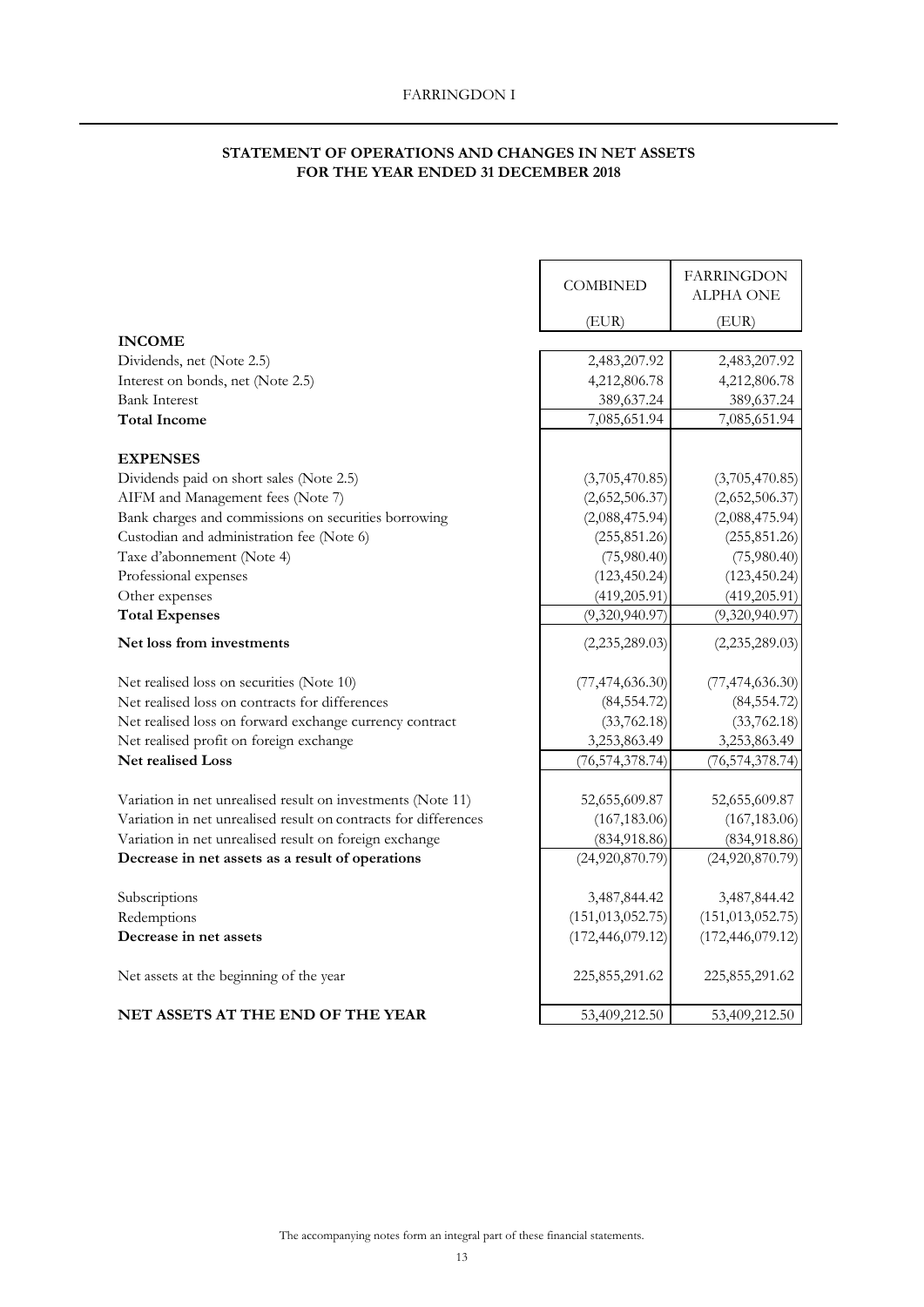## **STATEMENT OF CHANGES IN NUMBER OF SHARES OUTSTANDING FOR THE YEAR ENDED 31 DECEMBER 2018**

| <b>FARRINGDON</b>                         | FARRINGDON |  |
|-------------------------------------------|------------|--|
| ALPHA ONE - CLASS A – ALPHA ONE - CLASS B |            |  |

| Shares outstanding at 1 January 2018   | 862,657.7996    | 430,156.9106    |
|----------------------------------------|-----------------|-----------------|
| Shares issued                          | 21,555.0356     |                 |
| Shares redeemed                        | (537, 375.9779) | (430, 156.9106) |
| Shares outstanding at 31 December 2018 | 346,836.8573    |                 |
|                                        |                 |                 |

## **FINANCIAL DETAILS RELATING TO THE LAST THREE YEARS (EUR)**

FARRINGDON ALPHA ONE - CLASS A ALPHA ONE - CLASS B\* FARRINGDON

| 31 December 2018          |                |               |
|---------------------------|----------------|---------------|
| Total net assets          | 53,409,212.50  |               |
| Net asset value per share | 153.99         |               |
| 31 December 2017          |                |               |
| Total net assets          | 150,678,199.97 | 75,177,091.65 |
| Net asset value per share | 174.67         | 174.77        |
| 31 December 2016          |                |               |
| Total net assets          | 266,480,705.08 | 87,591,153.19 |
| Net asset value per share | 203.62         | 203.63        |
|                           |                |               |

\* Terminated 30 November 2018.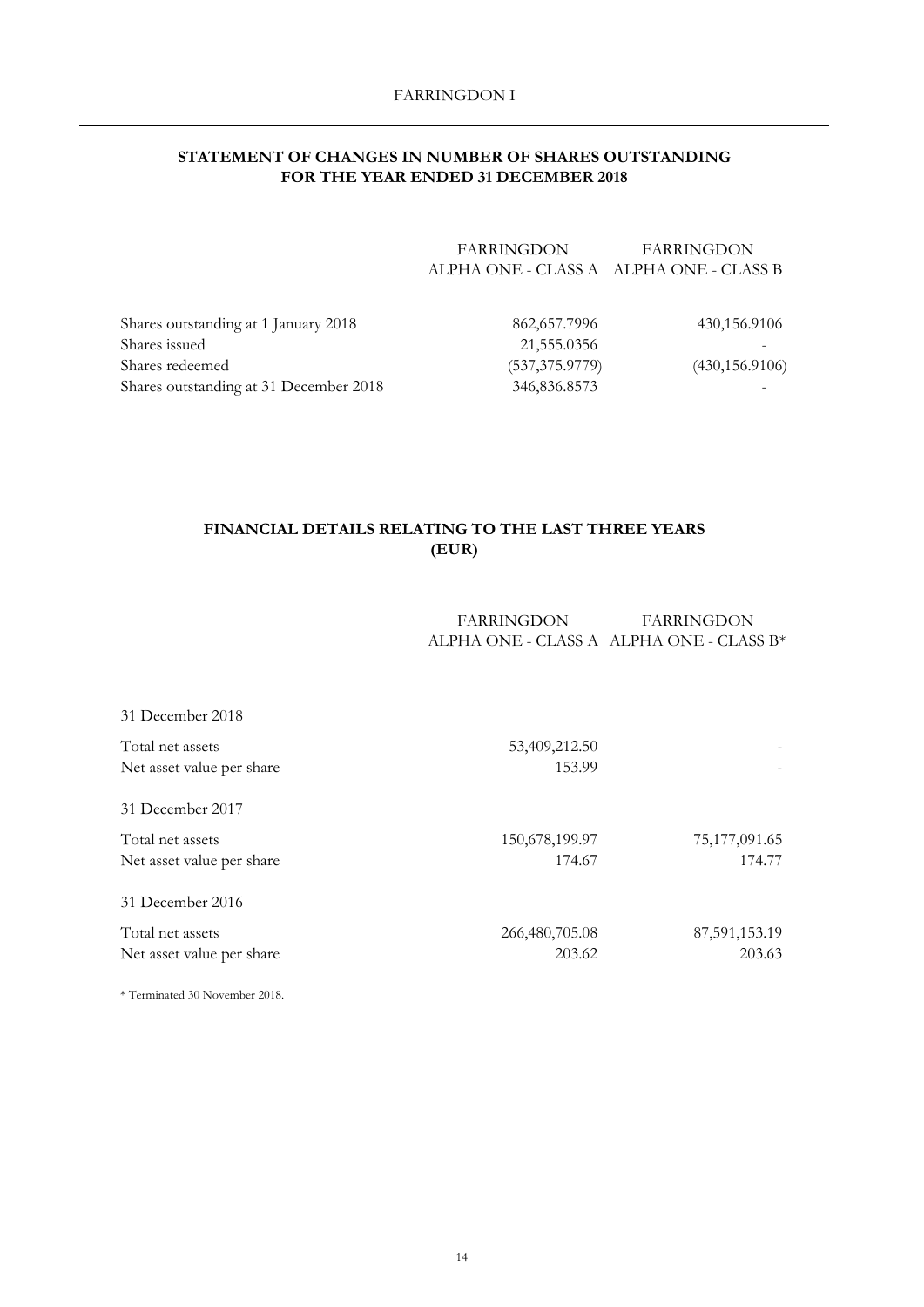| <b>NOMINAL</b>    | <b>SECURITY DESCRIPTION</b>                                      | <b>MARKET</b><br><b>VALUE</b><br>(EUR) | $\frac{0}{0}$<br><b>OF NET</b><br><b>ASSETS</b> |
|-------------------|------------------------------------------------------------------|----------------------------------------|-------------------------------------------------|
|                   | Transferable Securities Admitted To An Official Exchange Listing |                                        |                                                 |
| Shares and rights |                                                                  |                                        |                                                 |
|                   | Belgium                                                          |                                        |                                                 |
| 511,245           | Balta Group NV                                                   | 1,697,333.40                           | 3.18                                            |
| 50,275            | D'ieteren SA                                                     | 1,655,053.00                           | 3.10                                            |
| 19,994            | Financiere de Tubize SA                                          | 1,213,635.80                           | 2.27                                            |
| 38,446            | KBC Ancora                                                       | 1,431,729.04                           | 2.68                                            |
| 641,111           | Radisson Hospitality AB                                          | 2,588,504.33                           | 4.85                                            |
|                   |                                                                  | 8,586,255.57                           | 16.08                                           |
|                   |                                                                  |                                        |                                                 |
|                   | France                                                           |                                        |                                                 |
| 40,342            | Sword Group                                                      | 1,169,918.00                           | 2.19                                            |
|                   |                                                                  | 1,169,918.00                           | 2.19                                            |
|                   |                                                                  |                                        |                                                 |
|                   | Germany                                                          |                                        |                                                 |
| 53,385            | Corestate Capital Holding SA                                     | 1,617,565.50                           | 3.03                                            |
| 136,605           | RIB Software SE                                                  | 1,616,037.15                           | 3.03                                            |
| 121,659           | Rocket Internet SE                                               | 2,455,078.62                           | 4.60                                            |
| 25,692            | Sixt SE Preference Shares                                        | 1,233,216.00                           | 2.31                                            |
| 779,001           | Tom Tailor Holding SE                                            | 1,713,802.20                           | 3.21                                            |
| 125,396           | Zeal Network SE                                                  | 2,608,236.80                           | 4.88                                            |
|                   |                                                                  | 11,243,936.27                          | 21.06                                           |
|                   | Ireland                                                          |                                        |                                                 |
| 1,561,509         | IFG Group PLC                                                    | 2,299,322.00                           | 4.31                                            |
| 33,846,560        | Independent News & Media PLC                                     | 2,024,024.29                           | 3.79                                            |
|                   |                                                                  | 4,323,346.29                           | 8.10                                            |
|                   |                                                                  |                                        |                                                 |
|                   | Netherlands                                                      |                                        |                                                 |
| 22,715            | Basic-Fit NV                                                     | 589,454.25                             | 1.10                                            |
| 426,905           | BinckBank NV                                                     | 2,599,851.45                           | 4.87                                            |
| 1,257,179         | Koninklijke BAM Groep NV                                         | 3,160,548.01                           | 5.92                                            |
|                   |                                                                  | 6,349,853.71                           | 11.89                                           |
|                   |                                                                  |                                        |                                                 |
|                   | Norway                                                           |                                        |                                                 |
| 398,412           | Hoegh LNG Holdings Ltd                                           | 1,534,252.06                           | 2.87                                            |
| 347,502           | Skandiabanken ASA                                                | 2,630,803.04                           | 4.93                                            |
|                   |                                                                  | 4,165,055.10                           | 7.80                                            |
|                   |                                                                  |                                        |                                                 |
|                   | Spain                                                            |                                        |                                                 |
| 356,045           | Telepizza Group SA                                               | 2,097,105.05                           | 3.93                                            |
|                   |                                                                  | 2,097,105.05                           | 3.93                                            |

The accompanying notes form an integral part of these financial statements.  $$\sf 15$$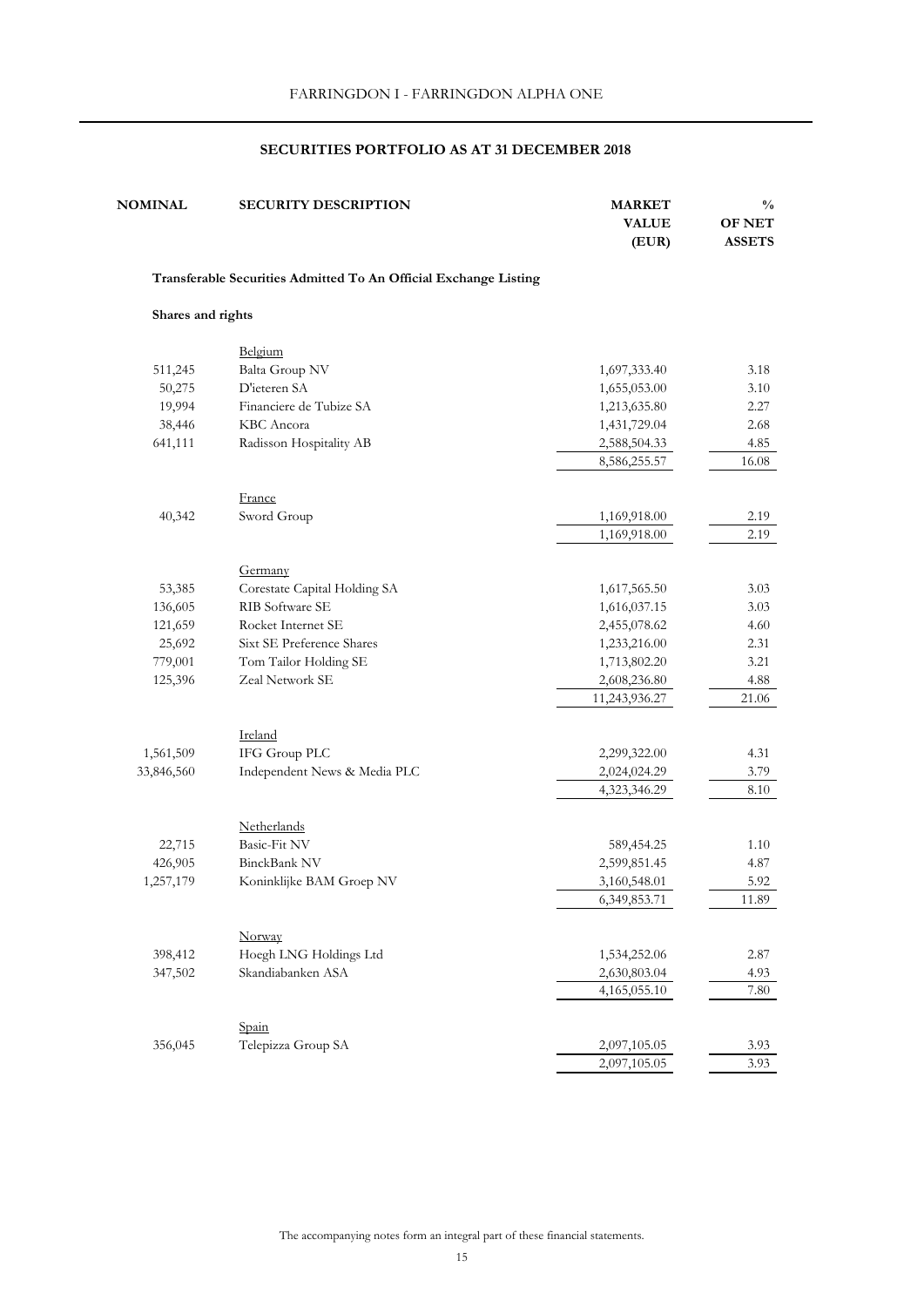| <b>NOMINAL</b> | <b>SECURITY DESCRIPTION</b>                                                  | <b>MARKET</b><br><b>VALUE</b><br>(EUR) | $\frac{0}{0}$<br><b>OF NET</b><br><b>ASSETS</b> |
|----------------|------------------------------------------------------------------------------|----------------------------------------|-------------------------------------------------|
|                | Transferable Securities Admitted To An Official Exchange Listing (continued) |                                        |                                                 |
|                | Shares and rights (continued)                                                |                                        |                                                 |
|                | Sweden                                                                       |                                        |                                                 |
| 284,355        | Scandi Standard AB                                                           | 1,733,338.28<br>1,733,338.28           | 3.25<br>3.25                                    |
|                |                                                                              |                                        |                                                 |
| 21,743         | Switzerland<br>Rieter Holding AG                                             | 2,486,772.77                           |                                                 |
|                |                                                                              | 2,486,772.77                           | 4.66<br>4.66                                    |
|                | <b>United Kingdom</b>                                                        |                                        |                                                 |
| 2,663,224      | Firstgroup PLC                                                               | 2,470,915.00                           | 4.63                                            |
| 443,948        | GNC Holdings Inc - Class A                                                   | 918,312.64                             | 1.72                                            |
| 3,378,678      | Interserve PLC                                                               | 399,167.68                             | 0.75                                            |
| 20,901         | Intertrust NV                                                                | 307,035.69                             | 0.57                                            |
| 4,734,447      | Premier Foods PLC                                                            | 1,738,069.98                           | 3.25                                            |
| 7,157,762      | Renewi PLC                                                                   | 2,623,715.44                           | 4.91                                            |
|                |                                                                              | 8,457,216.43                           | 15.83                                           |
|                | TOTAL SHARES AND RIGHTS                                                      | 50,612,797.47                          | 94.78                                           |
|                | TOTAL TRANSFERABLE SECURITIES ADMITTED                                       |                                        |                                                 |
|                | TO AN OFFICIAL EXCHANGE LISTING                                              | 50,612,797.47                          | 94.78                                           |
|                | <b>Other Transferable Securities</b>                                         |                                        |                                                 |
| <b>Bonds</b>   |                                                                              |                                        |                                                 |
|                | Germany                                                                      |                                        |                                                 |
| 40,000,000     | Deutschland Bundesrepublik 0%<br>06/12/2020                                  | 40,389,280.00                          | 75.62                                           |
|                |                                                                              | 40,389,280.00                          | 75.62                                           |
|                | <b>TOTAL BONDS</b>                                                           | 40,389,280.00                          | 75.62                                           |
|                | TOTAL OTHER TRANSFERABLE SECURITIES                                          | 40,389,280.00                          | 75.62                                           |
|                | <b>TOTAL SECURITIES PORTFOLIO</b>                                            | 91,002,077.47                          | 170.40                                          |
|                |                                                                              |                                        |                                                 |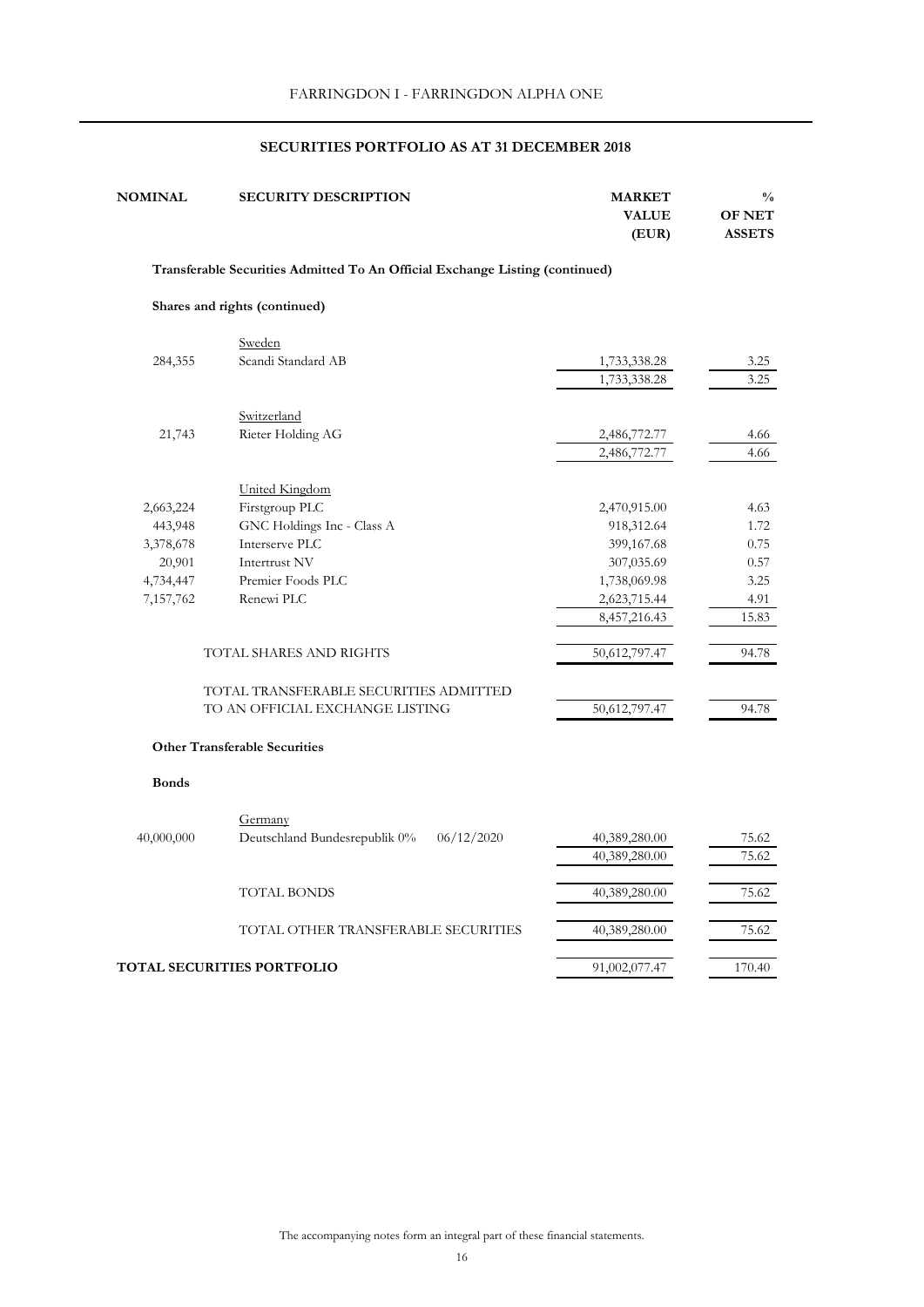| <b>NOMINAL</b>                                                                  | <b>SECURITY DESCRIPTION</b>            | <b>MARKET</b><br><b>VALUE</b><br>(EUR) | $\frac{0}{0}$<br><b>OF NET</b><br><b>ASSETS</b> |  |  |
|---------------------------------------------------------------------------------|----------------------------------------|----------------------------------------|-------------------------------------------------|--|--|
| Short Sales of Transferable Securities Admitted To An Official Exchange Listing |                                        |                                        |                                                 |  |  |
| <b>Short Sales of Shares</b>                                                    |                                        |                                        |                                                 |  |  |
|                                                                                 | Belgium                                |                                        |                                                 |  |  |
| (28, 882)                                                                       | KBC Group NV                           | (1,637,031.76)                         | (3.06)                                          |  |  |
| (16, 329)                                                                       | <b>UCB SA</b>                          | (1,164,257.70)                         | (2.18)                                          |  |  |
|                                                                                 |                                        | (2,801,289.46)                         | (5.24)                                          |  |  |
|                                                                                 | Canada                                 |                                        |                                                 |  |  |
| (56, 234)                                                                       | Alimentation Couche-Tard Inc - Class B | (2,441,442.71)                         | (4.57)                                          |  |  |
| (37, 181)                                                                       | Canada Goose Holdings Inc              | (1,418,612.27)                         | (2.66)                                          |  |  |
| (57, 016)                                                                       | Stantec Inc                            | (1,090,252.24)                         | (2.04)                                          |  |  |
|                                                                                 |                                        | (4,950,307.22)                         | (9.27)                                          |  |  |
|                                                                                 | Denmark                                |                                        |                                                 |  |  |
| (60, 372)                                                                       | Novozymes A/S - Class B                | (2,352,204.06)                         | (4.40)                                          |  |  |
| (4, 407)                                                                        | Rockwool International A/S             | (1,003,431.39)                         | (1.88)                                          |  |  |
|                                                                                 |                                        | (3,355,635.45)                         | (6.28)                                          |  |  |
|                                                                                 | Germany                                |                                        |                                                 |  |  |
| (12,500)                                                                        | Delivery Hero SE                       | (406, 250.00)                          | (0.76)                                          |  |  |
| (24, 669)                                                                       | LEG Immobilien AG                      | (2,247,839.28)                         | (4.21)                                          |  |  |
| (5,167)                                                                         | Rational AG                            | (2,562,832.00)                         | (4.80)                                          |  |  |
| (25, 883)                                                                       | Sixt SE                                | (1,791,103.60)                         | (3.35)                                          |  |  |
| (1, 862)                                                                        | VTG AG                                 | (91, 051.80)                           | (0.17)                                          |  |  |
|                                                                                 |                                        | (7,099,076.68)                         | (13.29)                                         |  |  |
|                                                                                 | Italy                                  |                                        |                                                 |  |  |
| (167, 680)                                                                      | Amplifon SpA                           | (2,355,904.00)                         | (4.41)                                          |  |  |
|                                                                                 |                                        | (2,355,904.00)                         | (4.41)                                          |  |  |
|                                                                                 |                                        |                                        |                                                 |  |  |
| (80, 332)                                                                       | Sweden<br>ICA Gruppen AB               | (2,506,141.36)                         | (4.69)                                          |  |  |
|                                                                                 |                                        | (2,506,141.36)                         | (4.69)                                          |  |  |
|                                                                                 | Switzerland                            |                                        |                                                 |  |  |
| (19, 806)                                                                       | Orior AG                               | (1,401,702.57)                         | (2.62)                                          |  |  |
|                                                                                 |                                        | (1,401,702.57)                         | (2.62)                                          |  |  |

The accompanying notes form an integral part of these financial statements.  $$\sf 17$$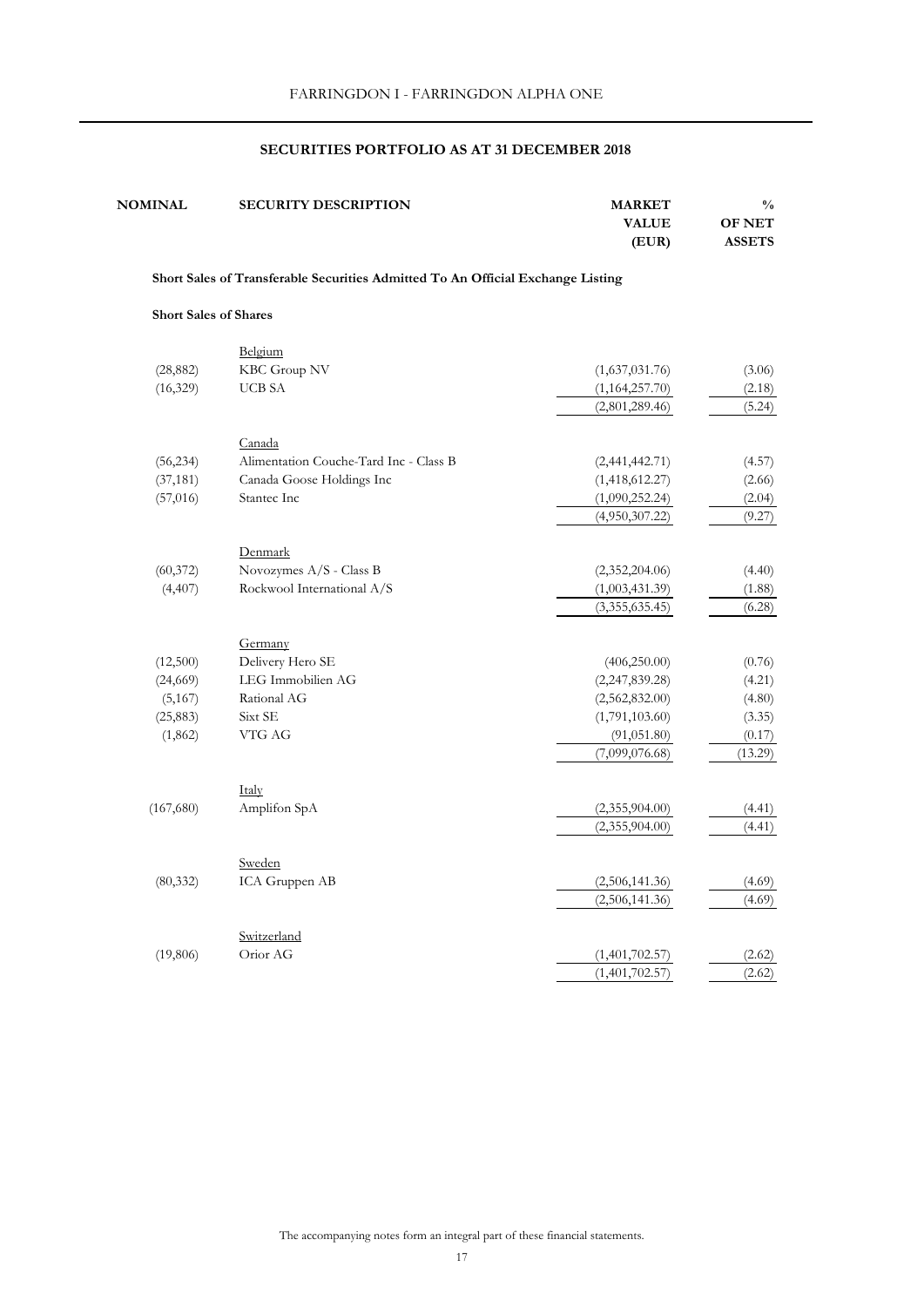| <b>NOMINAL</b>                                                                              | <b>SECURITY DESCRIPTION</b>              | <b>MARKET</b><br><b>VALUE</b> | $\frac{0}{0}$<br><b>OF NET</b> |  |
|---------------------------------------------------------------------------------------------|------------------------------------------|-------------------------------|--------------------------------|--|
|                                                                                             |                                          | (EUR)                         | <b>ASSETS</b>                  |  |
| Short Sales of Transferable Securities Admitted To An Official Exchange Listing (Continued) |                                          |                               |                                |  |
|                                                                                             | <b>Short Sales of Shares (Continued)</b> |                               |                                |  |
|                                                                                             | United States of America                 |                               |                                |  |
| (31,709)                                                                                    | Altria Group Inc                         | (1,366,884.07)                | (2.56)                         |  |
| (48, 168)                                                                                   | CyrusOne Inc                             | (2,223,106.00)                | (4.16)                         |  |
| (23,901)                                                                                    | Digital Realty Trust Inc                 | (2,222,693.79)                | (4.16)                         |  |
| (39, 452)                                                                                   | Las Vegas Sands Corp.                    | (1,792,255.28)                | (3.35)                         |  |
| (13,789)                                                                                    | McCormick & Company Inc                  | (1,675,741.00)                | (3.14)                         |  |

 (63,362) SeaWorld Entertainment Inc (1,221,615.97) (2.29) (43,840) Shake Shack Inc (1,737,912.01) (3.25) (12,050) Sturm Ruger & Company Inc (559,721.55) (1.05) (31,961) Toro Company/The (1,558,787.33) (2.92) (164,581) Wendy's Company/The (2,242,294.80) (4.20)

TOTAL SHORT SALES OF SHARES  $(41,071,068.54)$   $(76.90)$ 

ADMITTED TO AN OFFICIAL EXCHANGE LISTING  $(41,071,068.54)$  (76.90)

TOTAL SHORT SALES OF TRANSFERABLE SECURITIES

 $(16,601,011.80)$   $(31.08)$ 

The accompanying notes form an integral part of these financial statements.  $$\sf 18$$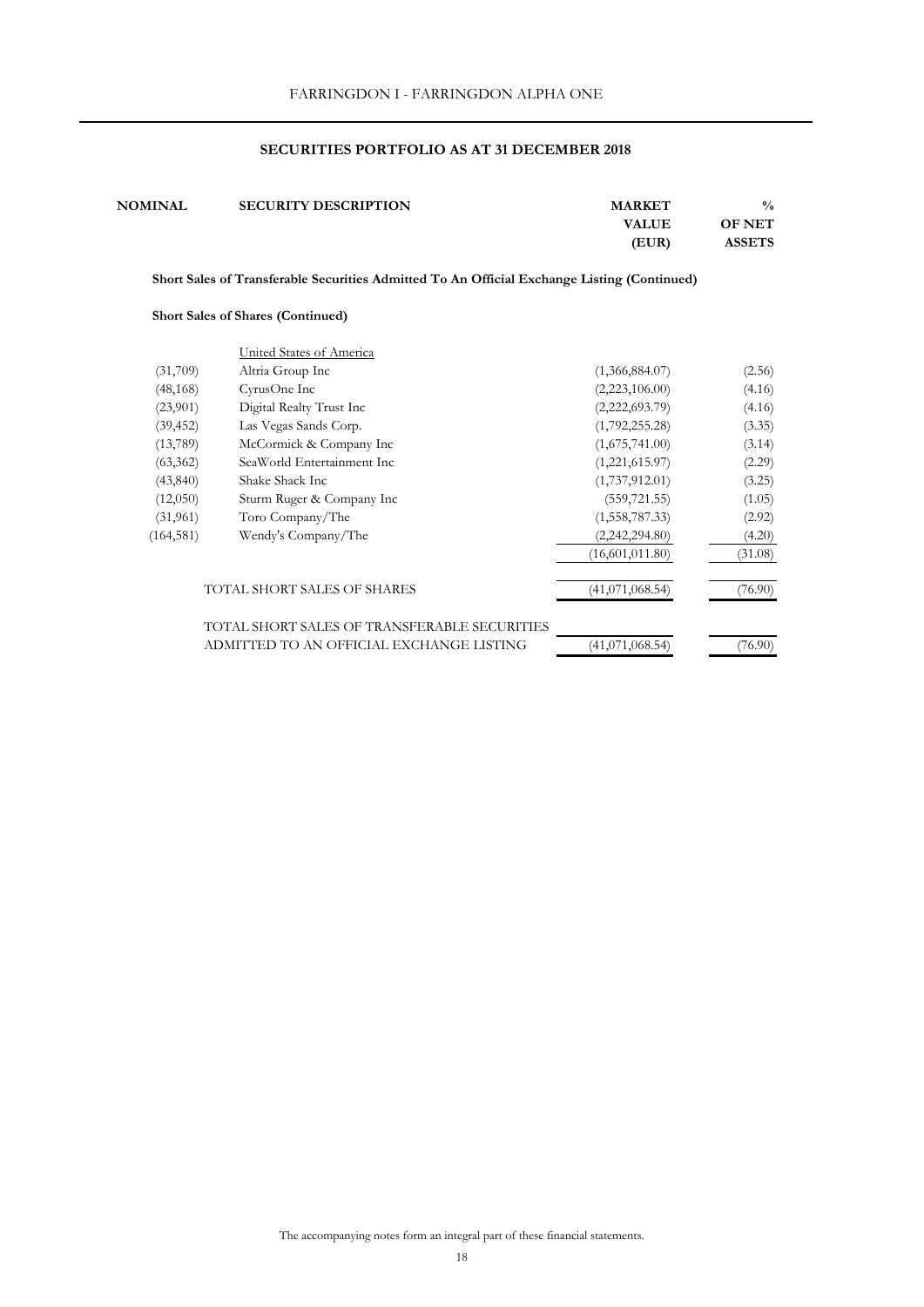|                                   | $\frac{v}{0}$ |
|-----------------------------------|---------------|
|                                   | <b>OF NET</b> |
|                                   | <b>ASSETS</b> |
|                                   |               |
| Agriculture                       | (2.56)        |
| Apparel                           | (2.66)        |
| <b>Banks</b>                      | 1.86          |
| <b>Building Materials</b>         | (1.88)        |
| Chemicals                         | (4.40)        |
| Commercial Services               | (0.30)        |
| Computers                         | 2.19          |
| Distribution                      | 3.10          |
| Diversified Finance Servives      | 9.75          |
| Engineering and Construction      | 3.88          |
| Entertainment                     | 2.60          |
| Environmental Control             | 4.91          |
| Food                              | (3.95)        |
| Holding Companies                 | 2.27          |
| Home Furnishings                  | (4.80)        |
| Housewares                        | (2.92)        |
| Internet                          | 3.84          |
| <b>Investment Companies</b>       | 2.68          |
| Leisure Time                      | 1.10          |
| Lodging                           | 1.49          |
| Machinery                         | 4.66          |
| Manufacturing                     | (1.05)        |
| Media                             | 3.79          |
| Pharmaceuticals                   | (6.59)        |
| Real Estate Investment & Services | (1.18)        |
| Real Estate Investment Trusts     | (8.32)        |
| Retail                            | (3.17)        |
| Software                          | 3.03          |
| Sovereign                         | 75.62         |
| Textiles                          | 3.18          |
| Transportation                    | 7.33          |
|                                   | 93.49         |

## **INDUSTRY SECTOR ANALYSIS AS AT 31 DECEMBER 2018**

**%**

19 A statement of changes in the composition of the portfolio is available to Shareholders<br>free of change on request from the Fund's registered office.<br>The accompanying notes form an integral part of these financial statem free of charge on request from the Fund's registered office.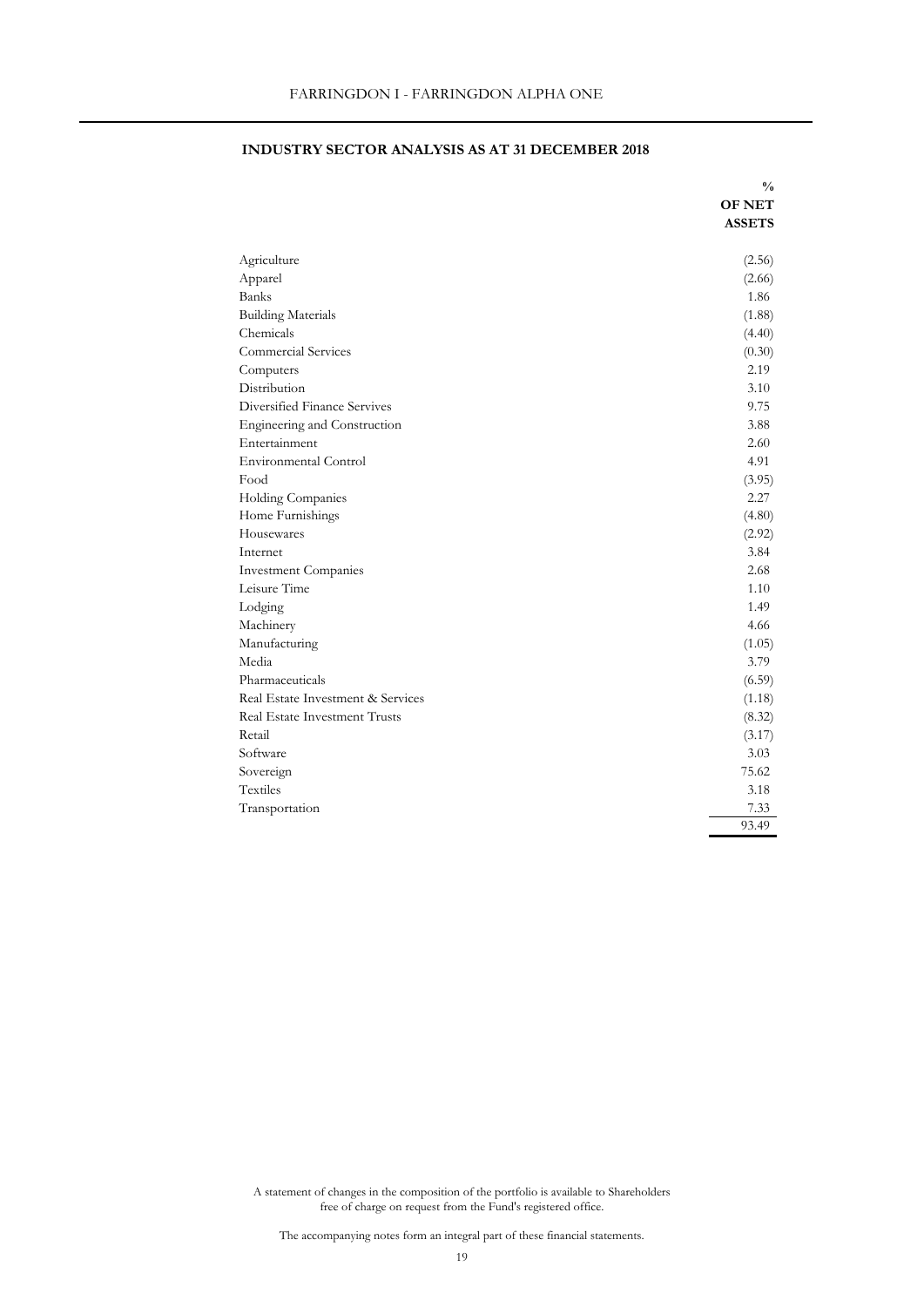## **1 GENERAL**

FARRINGDON I (hereafter the "Company") was incorporated as a "Société Anonyme" qualifying as a "Société d'Investissement à Capital Variable" with multiple Sub-Funds on 22 November 2006, under Part II of the amended law of 17 December 2010 on UCIs (the "Law"), and does not qualify as an Undertakings for Collective Investment in Transferable Securities. It is established for an undetermined duration from the date of incorporation.

The Farringdon Alpha One Sub-Fund was launched on 8 December 2006. The Company which should be considered as an Alternative Investment Fund ("AIF") is managed by Carne Global Fund Managers (Luxembourg) S.A., which was authorised as an AIFM by the CSSF on 22 June 2015.

## **2 SUMMARY OF SIGNIFICANT ACCOUNTING POLICIES**

The financial statements are established in accordance with the Luxembourg legal and regulatory requirements concerning Undertakings for Collective Investment.

- 2.1 Valuation of investments
- (a) The value of any cash at hand or on deposit, bills and demand notes and accounts receivable, prepaid expenses, dividends and interests declared or due but not yet collected will be deemed to be the full value thereof, unless it is unlikely that such values are received in full, in which case the value thereof will be determined by deducting such amount the Board of Directors consider appropriate to reflect the true value thereof.
- (b) Securities listed on a stock exchange or traded on any other regulated market will be valued at the last available price on such stock exchange or market. If a security is listed on several stock exchanges or markets, the last available price on the stock exchange or market, which constitutes the main market for such securities, will be determining.
- (c) Securities not listed on any stock exchange or traded on any regulated market will be valued at their last available market price.
- (d) Securities for which no price quotation is available or for which the price referred to in (a), (b) and (c) is not representative of the fair market value, will be valued prudently, and in good faith by the Board of Directors on the basis of their reasonable foreseeable sales prices.
- (e) Contracts for differences are valued at fair value based on the last available price of the underlying security.
- (f) Investments in investment funds of the open ended type are taken at their latest net asset values reported by the administrator of the relevant investment fund.
- (g) Financial futures contracts (on securities, interest rates and indices) are valued at the exchange quoted settlement price. While the contracts are open, unrealised gains and losses are recorded on "mark-to market" basis at the valuation date. When a contract is closed, the Company records a realised gain or loss equal to the difference between the proceeds from, or cost of, the closing transaction and the price at which the contract was originally written.
- (h) Options contracts (on securities, currencies, interest rates and indices) are valued on the basis of the last available trade price.
- (i) Forward foreign exchange contracts are valued by reference to the forward rate prevailing at the valuation date.
- (j) Contracts for which no price quotation is available or for which the price referred to in (g) and/or (h) is not representative of the fair market value, will be valued prudently, and in good faith by the Board of Directors on the basis of their reasonable foreseeable sales prices.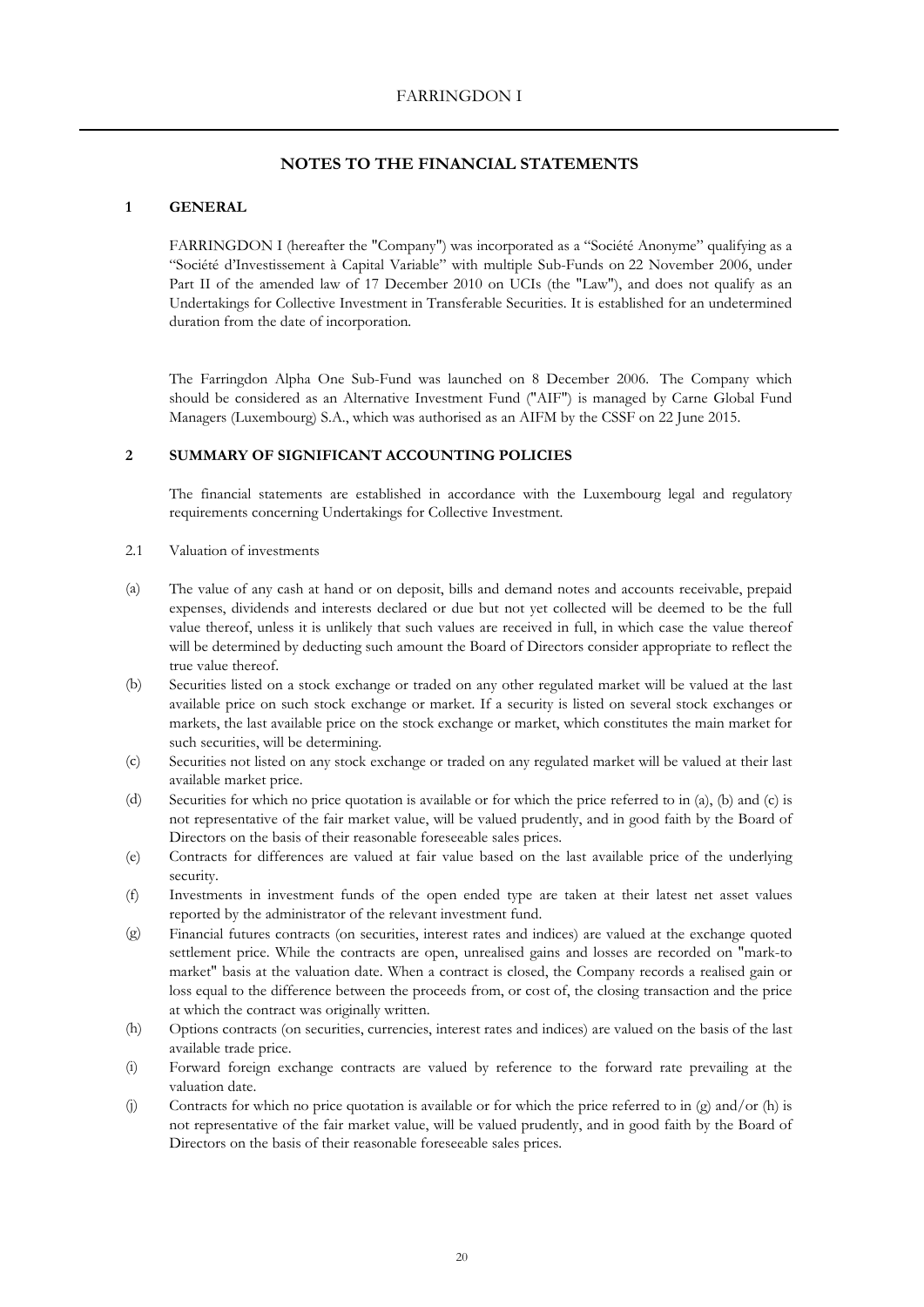#### **2 SUMMARY OF SIGNIFICANT ACCOUNTING POLICIES (continued)**

#### 2.2 Short sales of securities

Short sales of securities are disclosed as negative amounts and valued marked to market in the securities portfolio as at 31 December 2018.

## 2.3 Realised profit and loss on investments

Profits and losses on sales of investments have been determined on the basis of average cost until 31 October 2018 and on the basis of first in first out from 01 November 2018.

## 2.4 Foreign exchange

The financial statements of the Company are maintained in EUR.

The market value of the investments and other assets and liabilities expressed in currencies other than the base currency of the Sub-Fund has been converted at the rates of exchange ruling as at 31 December 2018. The cost of investments in currencies other than the base currency of the Sub-Fund is converted at the rates of exchange prevailing at the historical transaction date. Profits and losses arising from foreign exchange operations are taken to the Statement of Operations and Changes in Net Assets.

#### 2.5 Income / expense from investments

Dividends are recognised as income (or expense in the case of short sales of securities) on the date securities are first quoted ex-dividend, to the extent information thereon is reasonably available to the Sub-Fund, net of any withholding taxes. Interest income is accrued on a daily basis.

## **3 EXCHANGE RATES AT 31 DECEMBER 2018**

| 1 CAD.  | $\mathbf{r} = \mathbf{r}$ | 0.63931343 EUR  | 1 NOK -  | $\equiv$             | 0.09847632 EUR |  |
|---------|---------------------------|-----------------|----------|----------------------|----------------|--|
| 1 CHF - | and the state of the      | 0.88797507 EUR  | 1 SEK -  | and the set          | 0.03319391 EUR |  |
| 1 DKK - | and the state of the      | 0.13393550 EUR  | -1 USD - | and the state of the | 0.87279070 EUR |  |
| 1 GBP - | and the state of the      | -1.11245911 EUR |          |                      |                |  |

## **4 TAX STATUS**

The Company is registered under the Luxembourg law as an investment company (Société d'Investissement à Capital Variable "SICAV"). Accordingly, no Luxembourg income or capital gains tax is, at present, payable. It is subject, however, to an annual "taxe d'abonnement" calculated at the annual rate of 0.05% of the net asset value of the Company at the end of each quarter. The rate of 0.05% of the net asset value is applicable to both Class A and Class B. This tax is payable quarterly. Pursuant to Article 175(a) of the amended law of 17 December 2010 on UCIs, the net assets invested in undertakings for collective investment already subject to the "Taxe d'abonnement" are exempt from this tax.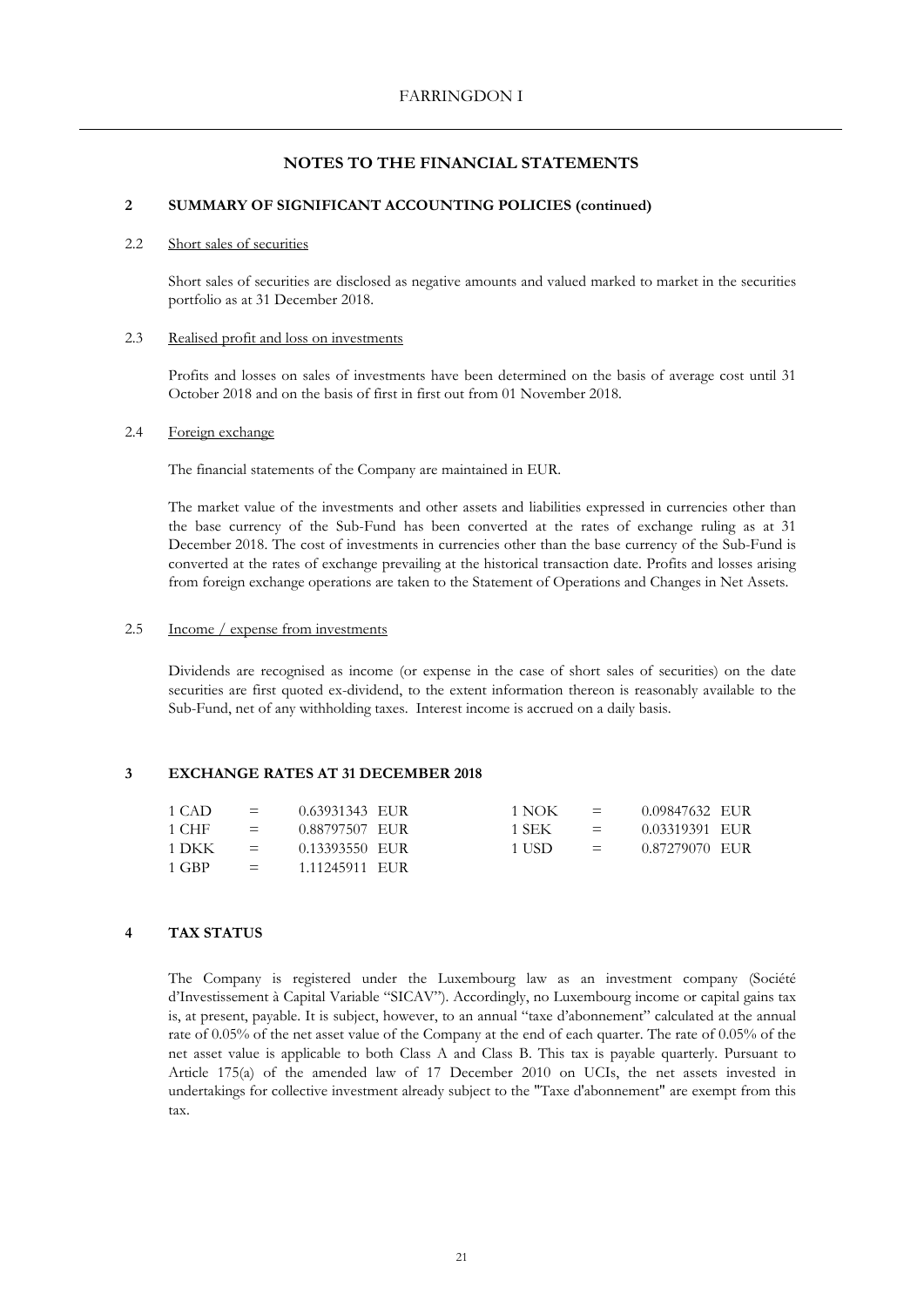#### **5 BANK BORROWINGS AND PLEDGES**

The Farringdon Alpha One Sub-Fund may borrow up to 150% of the total net assets for investment purpose. As at 31 December 2018 the Sub-Fund had borrowings totalling EUR 19.91 million, which represent 37.28% of the total net assets of the Sub-Fund. According to the pledge agreement entered into with the Custodian on 29 May 2008, such borrowing is secured by the assets of the Sub-Fund.

#### **6 CUSTODIAN AND ADMINISTRATION FEES**

Until 31 October 2018, Banque Carnegie Luxembourg S.A. acted as the Depositary of the Company. Up to the 31 October 2018, the Depositary was entitled to a Depositary fee which should not exceed the annual rate of 0.0528% of the Net Asset Value of the relevant Sub-Fund.

From 1 November 2018, Northern Trust Global Services SE, Luxembourg Branch was appointed as Depositary of the Company. From the 1 November 2018, the Depositary is entitled to a Depositary fee which shall not exceed the annual rate of 0.05% of the Net Asset Value of the relevant Sub-Fund.

Until 31 October 2018, Banque Carnegie Luxembourg S.A. acted as the Administration Agent, Domiciliary Agent, Registrar and Transfer Agent and Paying Agent of the Company. The Administration Agent was entitled to an Administrative fee which shall not exceed the annual rate of 0.10% of the Net Asset Value of the relevant Sub-Fund.

From 1 November 2018, Northern Trust Global Services SE, Luxembourg Branch was appointed as Administration Agent, Domiciliary Agent, Registrar and Transfer Agent and Paying Agent of the Company. The Administration Agent is entitled to an Administrative fee which shall not exceed the annual rate of 0.10% of the Net Asset Value of the relevant Sub-Fund.

#### **7 AIFM AND MANAGEMENT FEES**

Carne Global Fund Managers (Luxembourg) S.A. has been appointed as Alternative Investment Fund Manager (the "AIFM") under an Alternative Investment Fund Management Agreement entered into on 22 June 2015. The AIFM is entitled to an AIFM fee up to a maximum 5 basis points per annum with a minimum fee as further described in the alternative investment fund management agreement between the Company and Carne Global Fund Managers (Luxembourg) S.A.

Farringdon Netherlands BV has been appointed as Investment Manager pursuant to an Investment Management Agreement effective from 22 June 2015. A fixed monthly management fee (the "Management Fee") equal to the annual rate of 1.5% of the Net Asset Value of the relevant Sub-Fund is computed as of the last Luxembourg business day of each month and paid monthly. This fee comprises the remuneration of the Investment Manager, the Advisers and the Distributor.

#### **8 PERFORMANCE FEE**

The Performance Fee is accrued daily and due from the relevant Sub-Fund's assets as of the end of each Fiscal Year or Calendar Quarter in the case of Farringdon Alpha One. The performance fee is split between the Investment Manager, the Advisers and the Distributor. The Performance Fee for any Fiscal Year or Calendar Quarter is an amount equal to 20% of the net realised and unrealised appreciation, if any, in the Net Asset Value of the shares (adjusted for the sale and redemption of shares) during each Fiscal Year or Calendar Quarter of the relevant Sub-Fund, but only in the event the relevant Sub-Fund's Net Asset Value has increased for that Fiscal Year or Calendar Quarter and cumulatively since the issuance of the shares. The value is calculated after taking into account the annual Management Fee.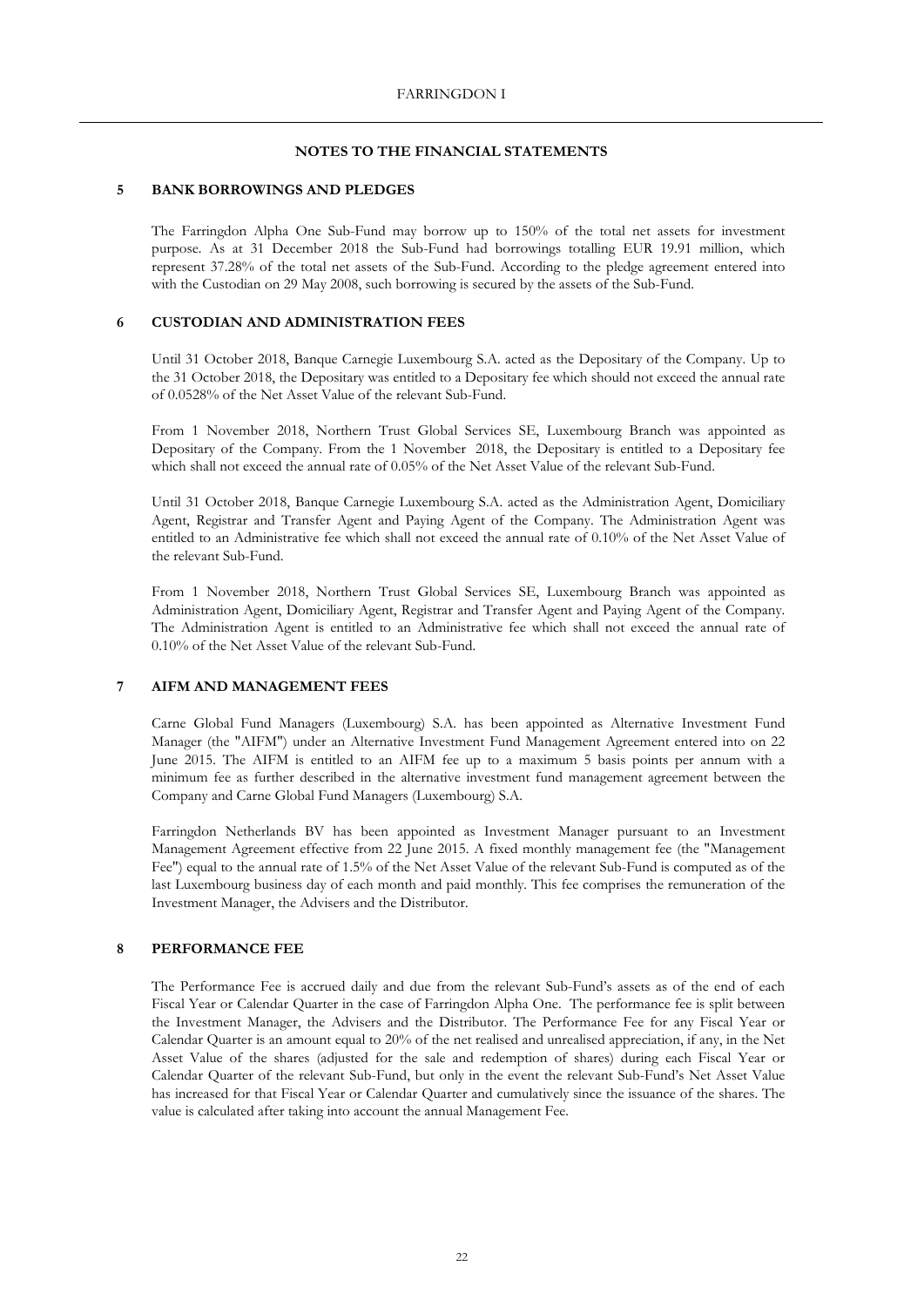#### **8 PERFORMANCE FEE (continued)**

If a share has a Net Loss allocable to it during any Fiscal Year or Calendar Quarter and during a subsequent Fiscal Year or Calendar Quarter there is a Net Profit allocable to the share there will be no Performance Fee payable with respect to the share until the amount of the Net Loss previously allocated to the share has been recouped (also called High Water Mark principle).

"Net Profit" means, the excess of (i) the aggregate revenue, income and gains (realised and unrealised) earned on an accrual basis by the relevant Sub-Fund during the Fiscal Year or Calendar Quarter from all sources and (ii) any reserves released during the Fiscal Year or Calendar Quarter over (a) the expenses and losses (realised and unrealised) incurred on an accrual basis by the relevant Sub-Fund during the Fiscal Year or Calendar Quarter and (b) any reserves established by the relevant Sub-Fund during the Fiscal Year or Calendar Quarter.

"Net Losses" means, the excess of (i) the expenses and losses (realised and unrealised) incurred on an accrual basis by the relevant Sub-Fund during the Fiscal Year or Calendar Quarter and (ii) any reserves established by the relevant Sub-Fund during the Fiscal Year or Calendar Quarter over (a) the aggregate revenue, income and gains (realised and unrealised) earned on an accrual basis by the relevant Sub-Fund during the Fiscal Year or Calendar Quarter from all sources and (b) any reserves released during the Fiscal Year or Calendar Quarter.

If shares are redeemed on a date other than the last Valuation Date of a year, a Performance Fee calculation with respect to the redeemed shares will be made on the Valuation Date and if a Performance Fee has accrued, it will be payable from the relevant Sub-Fund's assets. The calculation of the Performance Fee will be made as if the Valuation Date was the end of the Fiscal Year, in other words the performance fee will still be 20%. Any equalisation credits applicable to the shares redeemed that are not used on redemption will be lost.

However, when Shares are subscribed for during the course of a Fiscal Year or at the beginning of the Fiscal Year when there is a Loss Carryover<sup>1</sup>, certain adjustments are necessary. This is done so that  $(i)$  the Performance Fee paid to the Investment Manager and advisors is charged only to those Shares which have appreciated in value since their acquisition, (ii) all Shareholders will have the same amount per Share at risk and (iii) all Shares will have the same Net Asset Value.

When the Net Asset Value per Share is more than the Year or Quarter Beginning Value, the Offering Price is the sum of the Net Asset Value per Share and the "Equalization Factor".

The Equalization Factor is an amount which the Shares outstanding since Year or Quarter Beginning should be charged (that is, 20% of the increase in Net Asset Value since Year or Quarter Beginning), and which the Shares subscribed for at the date of the Interim Purchase should not be charged. To the extent that the increase in value of the Shares that cause the payment of the Equalization Factor is not lost in the current year or quarter, the Equalization Factor attributable to such increase becomes payable to the Shareholder at the end of the current year or quarter. To the extent that the increase in value of the Shares that cause the payment of the Equalization Factor is lost in the year or quarter the Shares are purchased but is recovered in a subsequent year or quarter, the Equalization Factor attributable to such recovery will become payable to the Shareholder at the end of the year or quarter in which the recovery occurs. Upon redemption by a Shareholder of his Share, the same amount of the Equalization Factor will be paid to him as if the date of redemption were the last day of the Fiscal Year or Calendar Quarter in which the Shares are redeemed. Any Equalization Factor, or portion thereof, which is due to a Shareholder not redeeming his Shares will be used to purchase additional full Shares on behalf of such Shareholder as of the first day of the next succeeding Fiscal Year or Calendar Quarter.

<sup>&</sup>lt;sup>1</sup> The Loss Carryover per unit at the beginning of any year or quarter shall be the Loss Carryover per unit at the beginning of the preceding year or quarter plus an amount equal to the decrease in the Net Asset Value per unit during the preceding year or quarter or minus an amount equal to the increase in Net Asset Value during the preceding year or quarter.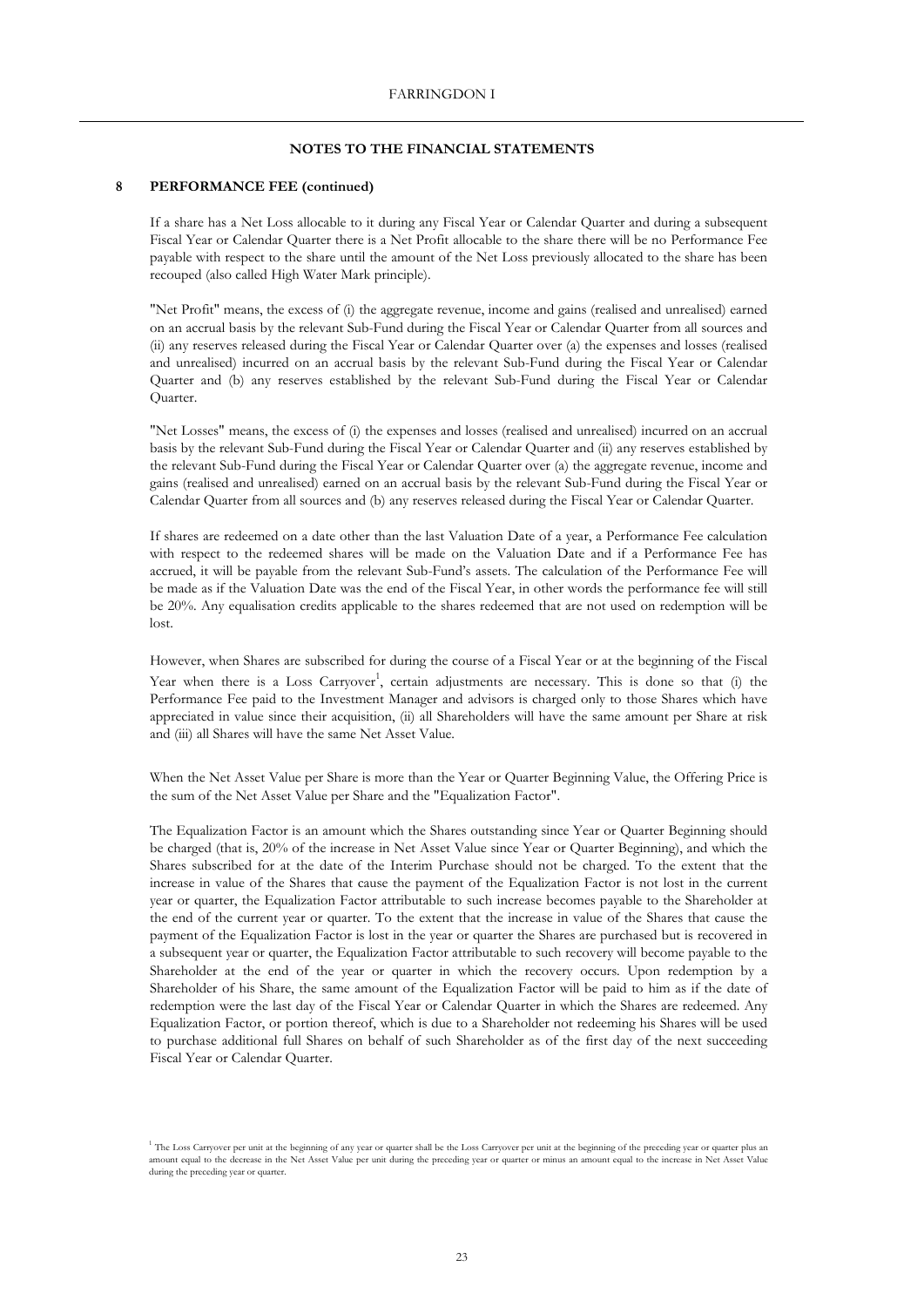### **8 PERFORMANCE FEE (continued)**

Certain adjustments are required at the end of the Fiscal Year or Calendar Quarter if Shares are purchased during a Fiscal Year or Calendar Quarter at a time when the Net Asset Value per Share is less than the Beginning Value or if Shares are purchased at the beginning of the Fiscal Year or Calendar Quarter when there is a Loss Carryover so that the purchasers of those Shares will be charged a Performance Fee equal to 20% of the net profits allocable to those Shares. These adjustments will be effected by redeeming a sufficient number of those Shares at the end of the Fiscal Year or Calendar Quarter so that the particular Shareholder will be charged the appropriate Performance Fee.

No performance fee was accrued and paid for the year ended 31 December 2018.

### **9 TRANSACTION COSTS**

For the year ended 2018, the Company incurred transaction costs which have been defined as the commissions paid by the Company to the intermediary relating to purchases or sales of transferable securities, money market instruments, derivatives or other eligible assets, as follows:

Farringdon Alpha One - EUR 309,516.33 Transaction costs are included in the transaction price used to calculate the realised and unrealised gain/loss on securities and Contracts For Differences (CFD's).

## **10 PROFITS AND LOSSES FROM INVESTMENTS**

| Description           |     |                      |
|-----------------------|-----|----------------------|
| Profit on Investments | EUR | 40,760,127.92        |
| Loss on Investments   |     | EUR (118,234,764.22) |
|                       |     | EUR (77,474,636.30)  |

#### **11 VARIATION IN UNREALISED GAIN / LOSS**

| EUR 87,894,492.01   |
|---------------------|
| EUR (35,238,882.14) |
| EUR 52,655,609.87   |
|                     |

#### **12 SUBSEQUENT EVENTS**

With effect from 1 March 2019, the fund administration services of the Administrative Agent, Northern Trust Luxembourg Management Company S.A., and the custodian services of the Custodian Bank, Northern Trust Global Services SE, Luxembourg Branch, were transferred to Northern Trust Global Services SE.

There were no other material subsequent events that required adjustments or disclosure in the Notes to the Financial Statements.